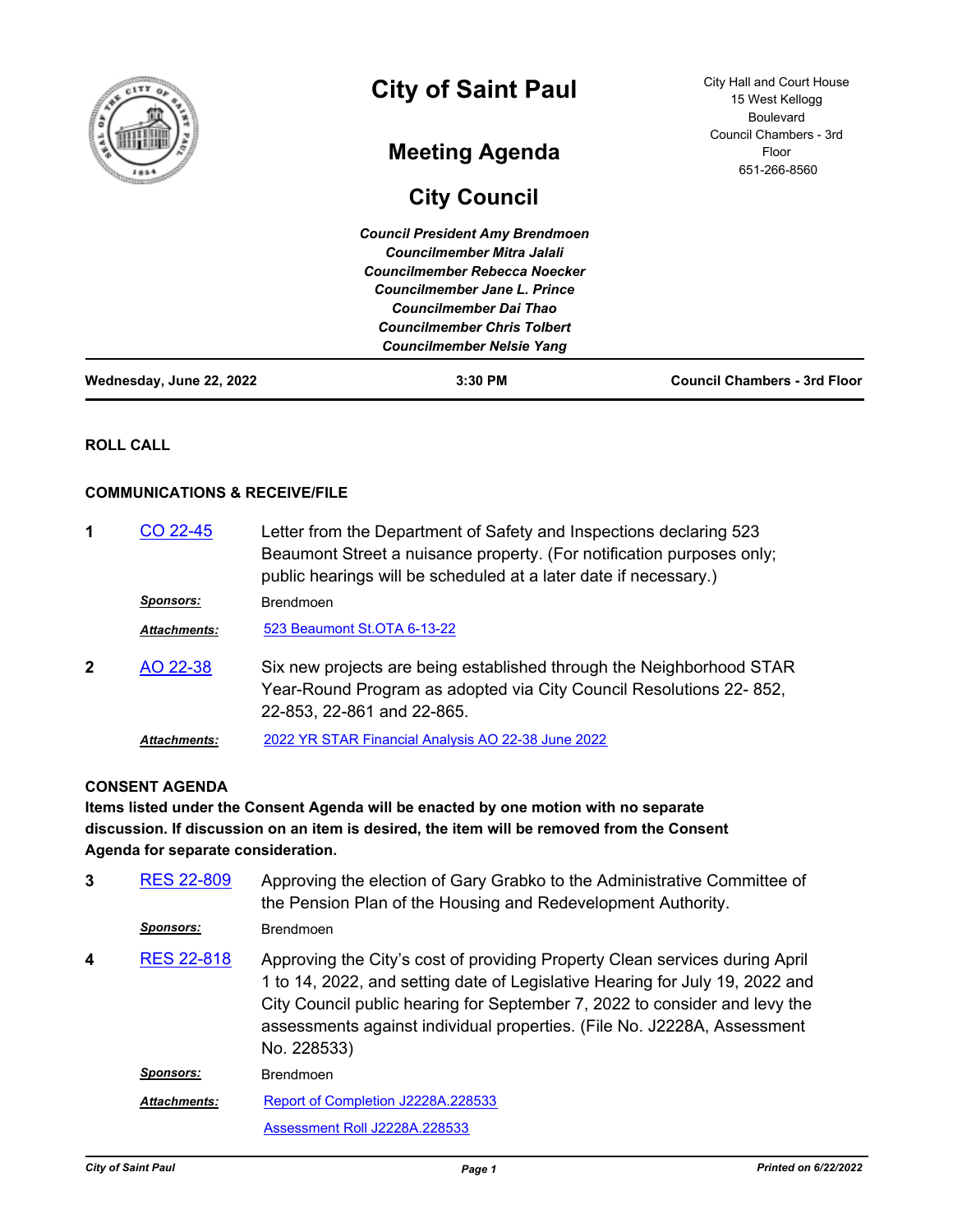| 5                       | <b>RES 22-819</b>   | Approving the City's cost of providing Property Clean services during April<br>14 to 28, 2022, and setting date of Legislative Hearing for July 19, 2022<br>and City Council public hearing for September 7, 2022 to consider and<br>levy the assessments against individual properties. (File No. J2229A,<br>Assessment No. 228534)                                          |
|-------------------------|---------------------|-------------------------------------------------------------------------------------------------------------------------------------------------------------------------------------------------------------------------------------------------------------------------------------------------------------------------------------------------------------------------------|
|                         | <u>Sponsors:</u>    | <b>Brendmoen</b>                                                                                                                                                                                                                                                                                                                                                              |
|                         | Attachments:        | Report of Completion J2229A.228534                                                                                                                                                                                                                                                                                                                                            |
|                         |                     | Assessment Roll J2229A.228534                                                                                                                                                                                                                                                                                                                                                 |
| 6                       | <b>RES 22-820</b>   | Approving the City's cost of providing Equipment and Labor for Clean Up<br>services during March to May 2022, and setting date of Legislative<br>Hearing for July 19, 2022 and City Council public hearing for September 7,<br>2022 to consider and levy the assessments against individual properties.<br>(File No. J2230A, Assessment No. 228537)                           |
|                         | Sponsors:           | <b>Brendmoen</b>                                                                                                                                                                                                                                                                                                                                                              |
|                         | <b>Attachments:</b> | Report of Completion J2230A.228537                                                                                                                                                                                                                                                                                                                                            |
|                         |                     | Assessment Roll J2230A.228537                                                                                                                                                                                                                                                                                                                                                 |
| $\overline{\mathbf{r}}$ | <b>RES 22-847</b>   | Authorizing the Police Department to submit applications for funds under<br>two current Requests for Proposals issued by the Minnesota Department<br>of Public Safety: the 2022 State Innovation in Community Safety Grants,<br>and the 2022 American Rescue Plan Act (ARPA) Innovation in Community<br>Safety Grants.                                                        |
|                         | <u>Sponsors:</u>    | <b>Brendmoen</b>                                                                                                                                                                                                                                                                                                                                                              |
| 8                       | RES 22-905          | Approving a declaration of right-of-way easement on City property for the<br>Eastbound Kellogg RiverCentre Bridge Project.                                                                                                                                                                                                                                                    |
|                         | Sponsors:           | Noecker                                                                                                                                                                                                                                                                                                                                                                       |
|                         | Attachments:        | <b>Exhibit A to Resolution - Declaration of ROW Easement on City Property.EB Ke</b>                                                                                                                                                                                                                                                                                           |
| 9                       | <b>RES 22-912</b>   | Approving the City's cost of providing collection of vacant building<br>registration fees billed during December 3 to March 17, 2022, and setting<br>date of Legislative Hearing for August 2, 2022 and City Council public<br>hearing for September 14, 2022 to consider and levy the assessments<br>against individual properties. (File No. VB2212, Assessment No. 228818) |
|                         | <u>Sponsors:</u>    | <b>Brendmoen</b>                                                                                                                                                                                                                                                                                                                                                              |
|                         | Attachments:        | Report of Completion VB2212.228818                                                                                                                                                                                                                                                                                                                                            |
|                         |                     | Assessment Roll VB2212.228818                                                                                                                                                                                                                                                                                                                                                 |
| 10                      | RES 22-913          | Approving the City's cost of providing Securing and/or Emergency<br>Boarding services during April 2022, and setting date of Legislative<br>Hearing for August 2, 2022 and City Council public hearing for September<br>14, 2022 to consider and levy the assessments against individual<br>properties. (File No. J2212B, Assessment No. 228116)                              |
|                         | <u>Sponsors:</u>    | Brendmoen                                                                                                                                                                                                                                                                                                                                                                     |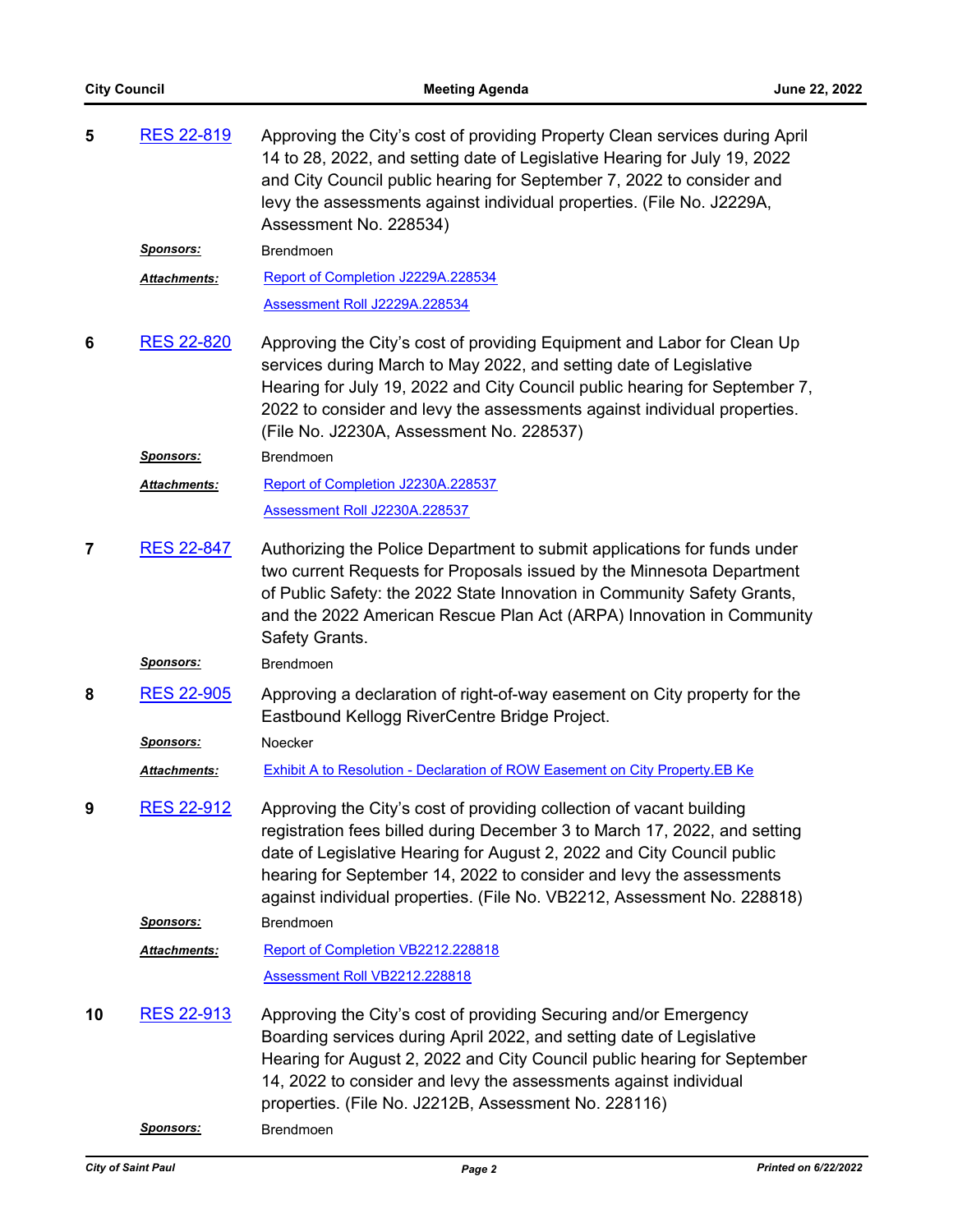|    | Attachments:        | Report of Completion J2212B.228116                                                                                                                                                                                                                                                                                                                                                  |
|----|---------------------|-------------------------------------------------------------------------------------------------------------------------------------------------------------------------------------------------------------------------------------------------------------------------------------------------------------------------------------------------------------------------------------|
|    |                     | Assessment Roll J2212B.228116                                                                                                                                                                                                                                                                                                                                                       |
| 11 | <b>RES 22-914</b>   | Approving the issuance of conduit revenue bonds by the Port Authority of<br>the City for the benefit of MOA WP Owner, LLC.                                                                                                                                                                                                                                                          |
|    | <b>Sponsors:</b>    | Thao                                                                                                                                                                                                                                                                                                                                                                                |
|    | Attachments:        | Port Authority Resolution No. 4722.pdf                                                                                                                                                                                                                                                                                                                                              |
|    |                     | <b>Port Authority Board Memo.pdf</b>                                                                                                                                                                                                                                                                                                                                                |
| 12 | <b>RES 22-915</b>   | Approving the City's cost of providing demolition service from March 2022<br>at 120 Winter St (C.D.B.G. Funds), and setting date of Legislative Hearing<br>for August 2, 2022 and City Council public hearing for September 14, 2022<br>to consider and levy the assessments against individual properties. (File<br>No. J2205C, Assessment No. 222004)                             |
|    | <u>Sponsors:</u>    | Brendmoen                                                                                                                                                                                                                                                                                                                                                                           |
|    | Attachments:        | Report of Completion J2205C.222004                                                                                                                                                                                                                                                                                                                                                  |
|    |                     | Assessment Roll J2205C.222004                                                                                                                                                                                                                                                                                                                                                       |
| 13 | <b>RES 22-916</b>   | Approving the City's cost of providing Excessive Use of Inspection or<br>Abatement services billed during February 22 to March 18, 2022, and<br>setting date of Legislative Hearing for August 2, 2022 and City Council<br>public hearing for September 14, 2022 to consider and levy the<br>assessments against individual properties. (File No. J2212E, Assessment<br>No. 228316) |
|    | <u>Sponsors:</u>    | <b>Brendmoen</b>                                                                                                                                                                                                                                                                                                                                                                    |
|    | Attachments:        | Report of Completion J2212E.228316                                                                                                                                                                                                                                                                                                                                                  |
|    |                     | Assessment Roll J2212E.228316                                                                                                                                                                                                                                                                                                                                                       |
| 14 | <b>RES 22-917</b>   | Approving the City's cost of providing graffiti removal services during April<br>4 to May 17, 2022, and setting date of Legislative Hearing for August 2,<br>2022 and City Council public hearing for September 14, 2022 to consider<br>and levy the assessments against individual properties. (File No. J2208P,<br>Assessment No. 228407)                                         |
|    | <u>Sponsors:</u>    | Brendmoen                                                                                                                                                                                                                                                                                                                                                                           |
|    | <b>Attachments:</b> | Report of Completion J2208P.228407                                                                                                                                                                                                                                                                                                                                                  |
|    |                     | Assessment Roll J2208P.228407                                                                                                                                                                                                                                                                                                                                                       |
| 15 | <b>RES 22-924</b>   | Consenting to the issuance of conduit revenue bonds by the Port Authority<br>of the City of Saint Paul for the benefit of Go Wild, LLC.                                                                                                                                                                                                                                             |
|    | <u>Sponsors:</u>    | Thao                                                                                                                                                                                                                                                                                                                                                                                |
|    | Attachments:        | <b>Port Authority Board Memo.pdf</b>                                                                                                                                                                                                                                                                                                                                                |
|    |                     | Port Authority Resolution No. 4720.pdf                                                                                                                                                                                                                                                                                                                                              |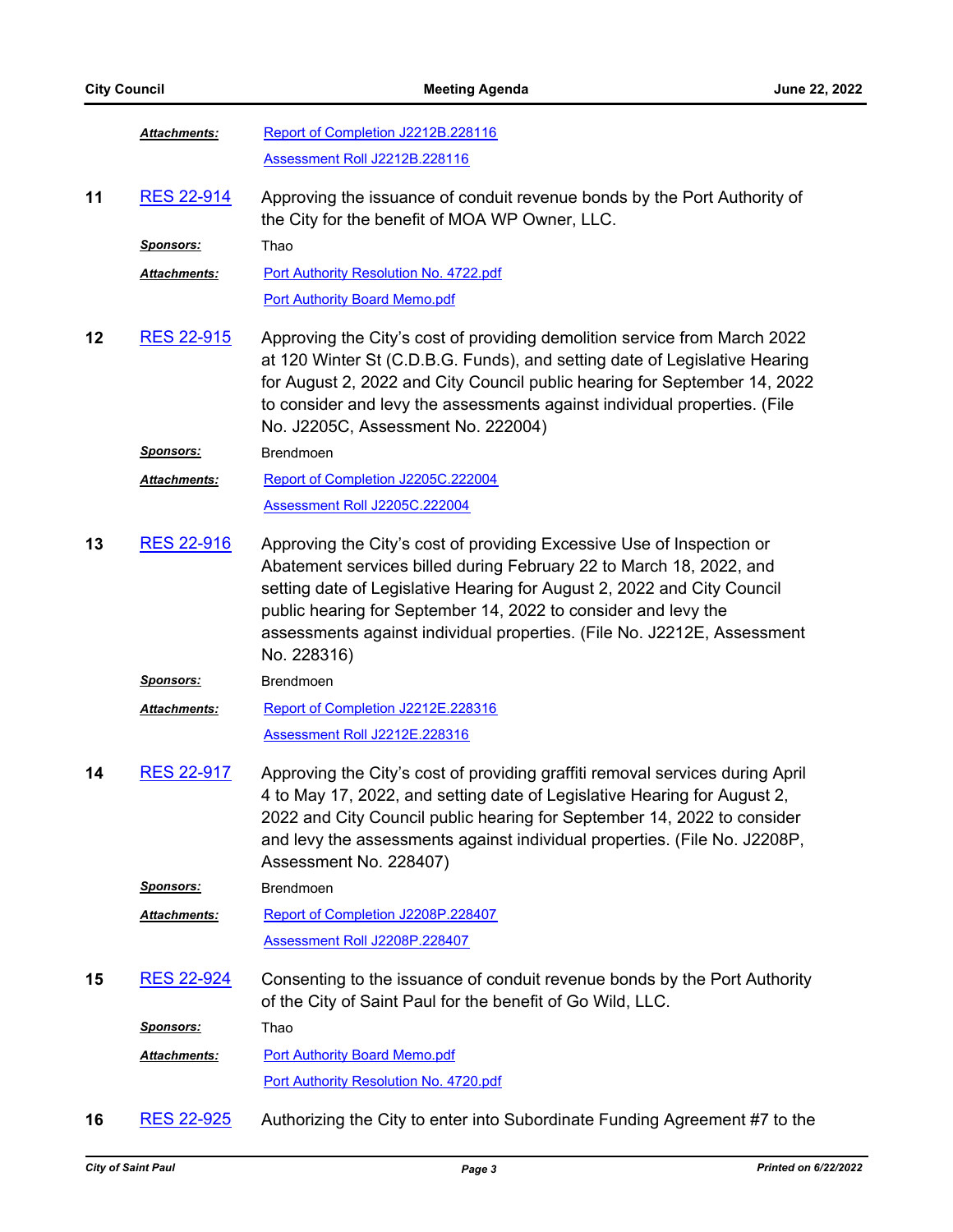|    |                     | Master Funding Agreement with the Metropolitan Council for the Gold Line<br><b>Bus Rapid Transit Project.</b>                                                                                                                                                                                                                                                                                                                                                                                                                                                                        |
|----|---------------------|--------------------------------------------------------------------------------------------------------------------------------------------------------------------------------------------------------------------------------------------------------------------------------------------------------------------------------------------------------------------------------------------------------------------------------------------------------------------------------------------------------------------------------------------------------------------------------------|
|    | <u>Sponsors:</u>    | Prince                                                                                                                                                                                                                                                                                                                                                                                                                                                                                                                                                                               |
|    | <b>Attachments:</b> | AGR 1910561-G SFA7 StPaul R03-00 06062022.pdf                                                                                                                                                                                                                                                                                                                                                                                                                                                                                                                                        |
| 17 | <b>RES 22-927</b>   | Authorizing the first amendment to lease agreement between the City and<br>the Board of Water Commissioners to lease a portion of Board-owned<br>property at 750 Snelling Avenue South for use by the City's Parks and<br><b>Recreation Department.</b>                                                                                                                                                                                                                                                                                                                              |
|    | <u>Sponsors:</u>    | Tolbert                                                                                                                                                                                                                                                                                                                                                                                                                                                                                                                                                                              |
|    | Attachments:        | Amend 1 Highland Lease City of Saint Paul draft1                                                                                                                                                                                                                                                                                                                                                                                                                                                                                                                                     |
|    |                     | <b>Exhibit B-Amend 1</b>                                                                                                                                                                                                                                                                                                                                                                                                                                                                                                                                                             |
|    |                     | <b>Exhibit C-Amend 1</b>                                                                                                                                                                                                                                                                                                                                                                                                                                                                                                                                                             |
|    |                     | Highland Reservoir Lease 2021.03.09 to 2050.12.31                                                                                                                                                                                                                                                                                                                                                                                                                                                                                                                                    |
| 18 | <b>RES 22-932</b>   | Adopting the 2021 Stormwater Permit Annual Report.                                                                                                                                                                                                                                                                                                                                                                                                                                                                                                                                   |
|    | <b>Sponsors:</b>    | <b>Brendmoen</b>                                                                                                                                                                                                                                                                                                                                                                                                                                                                                                                                                                     |
|    | <b>Attachments:</b> | 2021 Stormwater Permit Annual Report.pdf                                                                                                                                                                                                                                                                                                                                                                                                                                                                                                                                             |
| 19 | <b>RES 22-933</b>   | Approving the Mayor's appointment of Kasey Wiedrich to serve on the<br>Community Action Partnership of Ramsey & Washington Counties.                                                                                                                                                                                                                                                                                                                                                                                                                                                 |
|    | Sponsors:           | Brendmoen                                                                                                                                                                                                                                                                                                                                                                                                                                                                                                                                                                            |
| 20 | <b>RES 22-934</b>   | Approving the Mayor's appointment of Travis Bistodeau to serve on the<br>Family Housing Fund.                                                                                                                                                                                                                                                                                                                                                                                                                                                                                        |
|    | <u>Sponsors:</u>    | <b>Brendmoen</b>                                                                                                                                                                                                                                                                                                                                                                                                                                                                                                                                                                     |
| 21 | <b>RES 22-935</b>   | Reciting a proposal for a Housing Finance Program for a multifamily rental<br>housing development, approving the project and the program pursuant to<br>Minnesota Statutes, Chapter 462C, authorizing the Housing and<br>Redevelopment Authority of the City to issue conduit multifamily housing<br>revenue obligations and authorizing the preparation of necessary<br>documents and materials in connection with said project and program, and<br>approving an ARPA Loan, and related documents, 1222 University Avenue<br>West (Twelve22 Apartment Project) District 13, Ward 1. |
|    | <b>Sponsors:</b>    | Thao                                                                                                                                                                                                                                                                                                                                                                                                                                                                                                                                                                                 |
| 22 | RES 22-936          | Approving the agreement with Spin to provide e-scooter sharing services<br>for the 2022 scooter season, with the option to renew for four additional<br>one-year terms.                                                                                                                                                                                                                                                                                                                                                                                                              |
|    | <b>Sponsors:</b>    | <b>Brendmoen</b>                                                                                                                                                                                                                                                                                                                                                                                                                                                                                                                                                                     |
|    | Attachments:        | 2022 St Paul Scooter Sharing Agreement-SPIN.pdf                                                                                                                                                                                                                                                                                                                                                                                                                                                                                                                                      |
| 23 | <b>RES 22-938</b>   | Authorizing the City to make budget neutral technical amendments to<br>American Rescue Plan funds in specific projects and accounts to align with<br>actual sending.                                                                                                                                                                                                                                                                                                                                                                                                                 |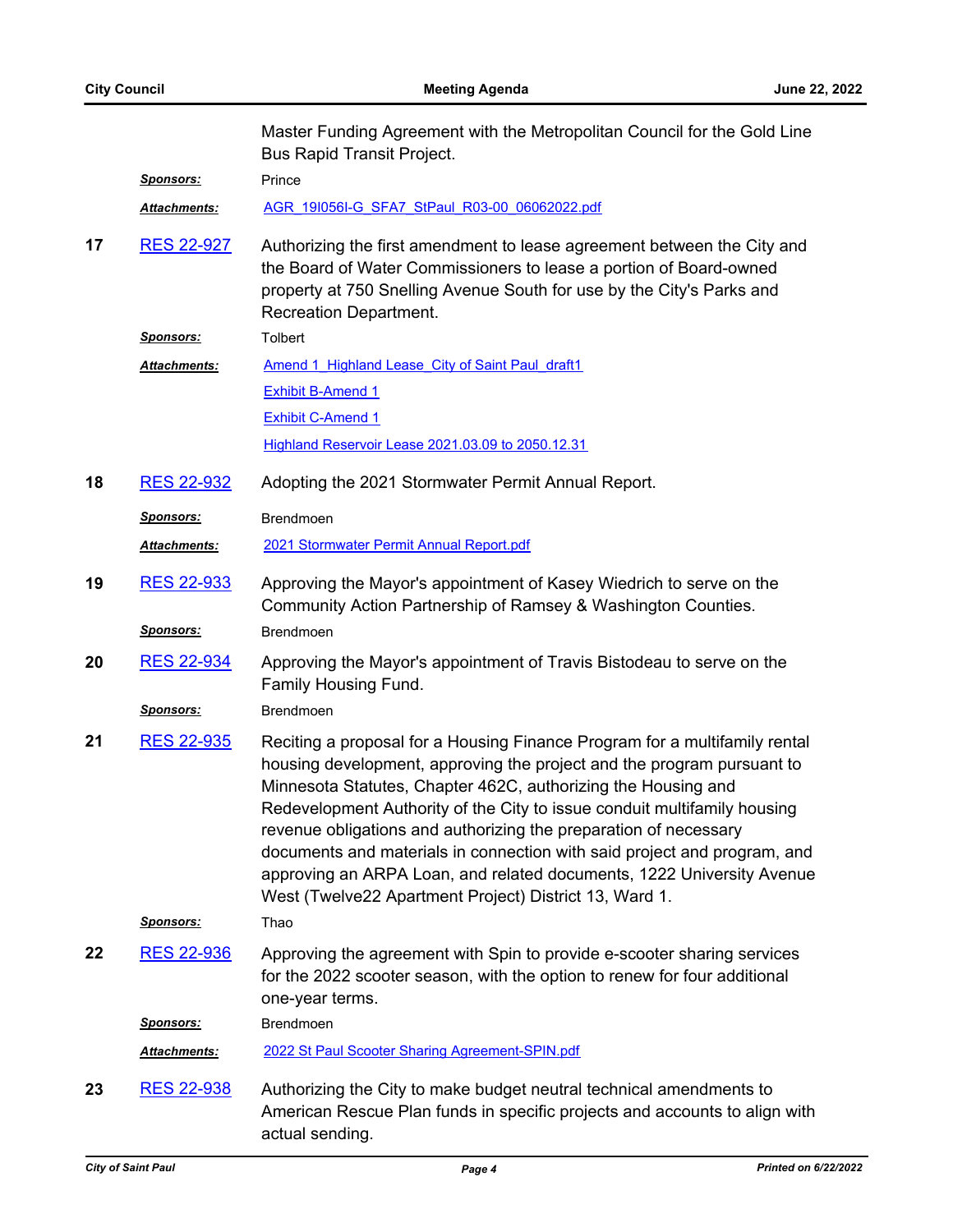|    | <u>Sponsors:</u>    | Brendmoen                                                                                                                                                                                                                |
|----|---------------------|--------------------------------------------------------------------------------------------------------------------------------------------------------------------------------------------------------------------------|
|    | Attachments:        | <b>RES 22-938 Financial Analysis</b>                                                                                                                                                                                     |
| 24 | <b>RES 22-939</b>   | Authorizing the City to transfer \$20,000,000 of American Rescue Plan<br>funds to a specific account for City Payroll.                                                                                                   |
|    | <u>Sponsors:</u>    | <b>Brendmoen</b>                                                                                                                                                                                                         |
|    | <b>Attachments:</b> | <b>RES 22-939 Financial Analysis</b>                                                                                                                                                                                     |
| 25 | <b>RES 22-940</b>   | Authorizing the City to transfer \$2,534,489 of American Rescue Plan funds<br>from the 30% AMI Deeply Affordable Housing account to a specific<br>account for the Twelve-22 Apartment project.                           |
|    | <u>Sponsors:</u>    | <b>Brendmoen</b>                                                                                                                                                                                                         |
|    | Attachments:        | <b>RES 22-940 Financial Analysis</b>                                                                                                                                                                                     |
| 26 | <b>RES 22-945</b>   | Changing the rate of pay for Energy Coordinator. (To be laid over one<br>week for adoption)                                                                                                                              |
|    | <b>Sponsors:</b>    | <b>Brendmoen</b>                                                                                                                                                                                                         |
|    | Attachments:        | <b>Energy Coordinator Financial Analysis</b>                                                                                                                                                                             |
| 27 | <b>RES 22-950</b>   | Authorizing the Fire Department to enter into a hazardous materials<br>emergency response contract with the State of Minnesota Department of<br>Public Safety for the time period of July 1, 2022 through June 30, 2027. |
|    | <b>Sponsors:</b>    | Brendmoen                                                                                                                                                                                                                |
|    | Attachments:        | <b>State of MN Haz Mat contract.pdf</b>                                                                                                                                                                                  |
| 28 | <b>RES 22-952</b>   | Accepting the gift of travel expenses from Woodland Park Zoo for Bekah<br>Hanes to attend the Association of Zoos and Aquariums (AZA) Annual<br>Conference in Baltimore, Maryland from Aug 28-Sept 2, 2022.              |
|    | <u>Sponsors:</u>    | Brendmoen and Jalali                                                                                                                                                                                                     |
| 29 | <b>RES 22-958</b>   | Authorizing the Department of Parks and Recreation to spend up to<br>\$1,000.00 to supply food and beverage for those working the Hmong<br>International Freedom Celebration.                                            |
|    | <u>Sponsors:</u>    | <b>Brendmoen</b>                                                                                                                                                                                                         |
| 30 | <b>RES 22-962</b>   | Approving adverse action against the Cigarette/Tobacco License held by<br>Mohammad Ibrahim and Abdullane Ali, d/b/a Annapolis Super USA #002<br>(License ID# 20160003307), at 1333 Thomas Avenue.                        |
|    | <b>Sponsors:</b>    | Jalali                                                                                                                                                                                                                   |
|    | Attachments:        | Exhibit 1 - NOV, Annapolis Super USA #002                                                                                                                                                                                |
| 31 | <b>RES 22-966</b>   | Allocating the balance of Round Two Federal Emergency Rental<br>Assistance funds to the Saint Paul - Ramsey County Tenant Assistance<br>Program and authorizing the execution of necessary agreements                    |
|    | <u>Sponsors:</u>    | Brendmoen                                                                                                                                                                                                                |
| 32 | <b>RES 22-970</b>   | Recognizing the individual skill and initiative of five downtown residents to                                                                                                                                            |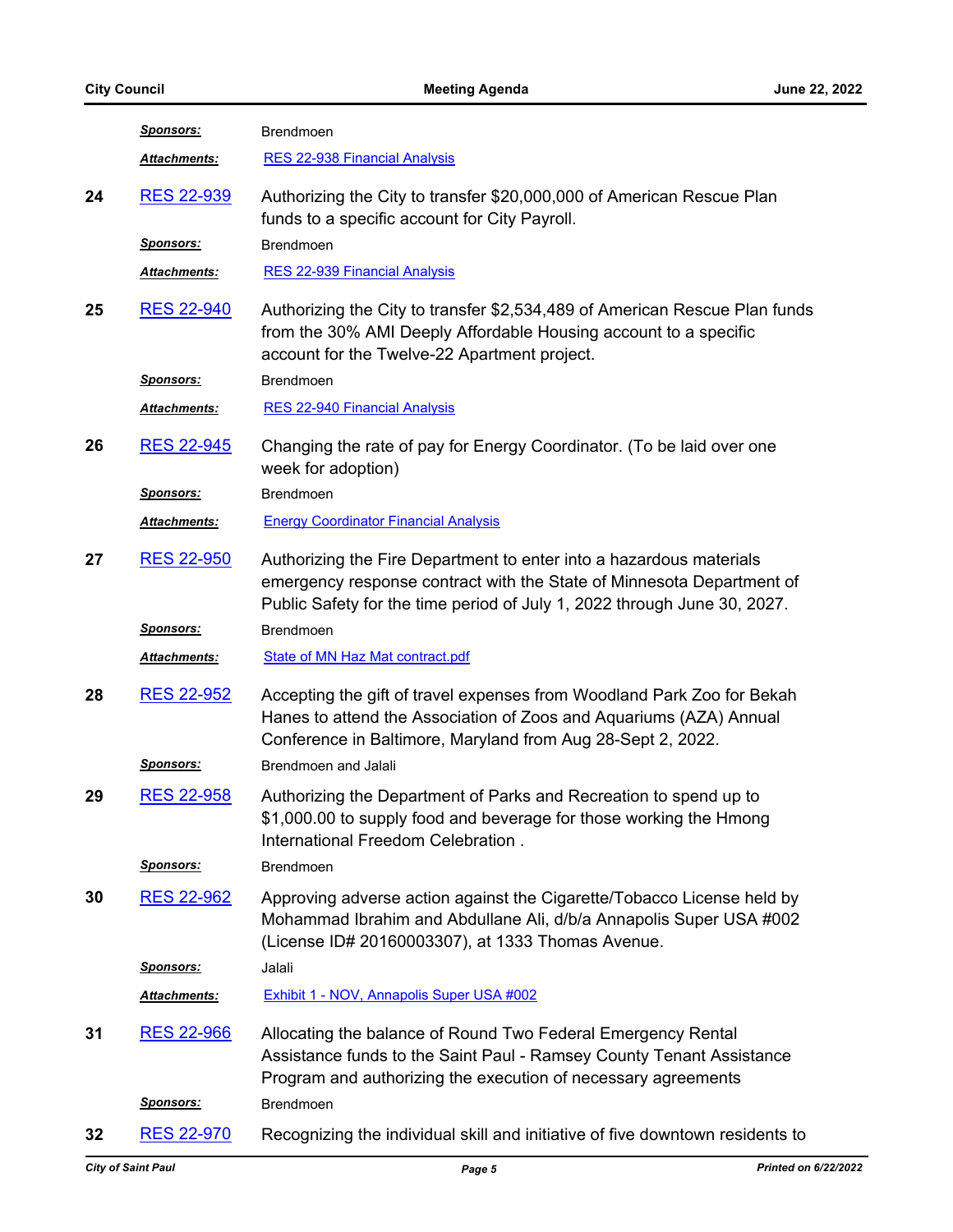|    |                       | fight Minnesota's pandemic-triggered blood shortage by creating<br>twenty-five monthly Skyway Blood Drives in support of the American Red<br>Cross.                                                                                                         |
|----|-----------------------|-------------------------------------------------------------------------------------------------------------------------------------------------------------------------------------------------------------------------------------------------------------|
|    | <b>Sponsors:</b>      | Noecker                                                                                                                                                                                                                                                     |
| 33 | <b>RES 22-971</b>     | Accepting the gift of travel expenses from The Aspen Institute for Mayor<br>Melvin Carter to attend "Aspen Ideas Festival - Celebrating 10yrs of<br>Ascend Fellowship" in Aspen, Colorado on June 28-29, 2022.                                              |
|    | <u>Sponsors:</u>      | <b>Brendmoen</b>                                                                                                                                                                                                                                            |
| 34 | <b>RES 22-972</b>     | Approving the use of the grant funds through the Ward 1 Neighborhood<br>STAR Year-Round Program for Century Plaza, LLC.                                                                                                                                     |
|    | <u>Sponsors:</u>      | Thao                                                                                                                                                                                                                                                        |
| 35 | <b>RES 22-879</b>     | Approving the Maintenance Labor Agreements between the Independent<br>School District 625 and the Minnesota Cement Masons, Plasterers and<br>Shophands Local 633 and North Central States Regional Council of<br>Carpenters (May 1, 2022 - April 30, 2025). |
|    | <u>Sponsors:</u>      | Brendmoen                                                                                                                                                                                                                                                   |
|    | Attachments:          | ISD 625 Carpenters Labor Agreement 2022 - 2025                                                                                                                                                                                                              |
|    |                       | ISD 625 Carpenters Summary 2022 - 2025                                                                                                                                                                                                                      |
|    |                       | ISD 625 Cement Masons Labor Agreement 2022 - 2025                                                                                                                                                                                                           |
|    |                       | ISD 625 Cement Masons Summary 2022 - 2025                                                                                                                                                                                                                   |
| 36 | <b>RES 22-977</b>     | Authorizing the City to reduce department General Fund budgets by<br>\$20,000,000 and transfer to the Capital Project Fund.                                                                                                                                 |
|    | <b>Sponsors:</b>      | <b>Brendmoen</b>                                                                                                                                                                                                                                            |
|    | Attachments:          | <b>RES 22-977 Finanicial Analysis</b>                                                                                                                                                                                                                       |
|    | <b>FOR DISCUSSION</b> |                                                                                                                                                                                                                                                             |
| 37 | <b>RES 22-923</b>     | Authorizing the City Attorney's Office to expend up to \$15,000.00 on<br>refreshments, marketing materials, and other incentives for community<br>outreach and marketing efforts throughout 2022.                                                           |
|    | <u>Sponsors:</u>      | <b>Brendmoen</b>                                                                                                                                                                                                                                            |
| 38 | RES 22-969            | Commemorating the 50th Anniversary of Twin Cities Pride.                                                                                                                                                                                                    |
|    | <b>Sponsors:</b>      | Tolbert, Jalali, Noecker, Prince, Thao, Yang and Brendmoen                                                                                                                                                                                                  |
| 39 | RES 22-973            | Seeking robust community process and representative engagement for<br>Phase II of Phalen Regional Park China Garden.                                                                                                                                        |
|    | <u>Sponsors:</u>      | Thao                                                                                                                                                                                                                                                        |
|    | Attachments:          | RES 22-973 Hmong 18 Council                                                                                                                                                                                                                                 |
|    |                       | RES 22-973 SGU Veterans                                                                                                                                                                                                                                     |
|    |                       | RES 22-973 Ganghis Khang email                                                                                                                                                                                                                              |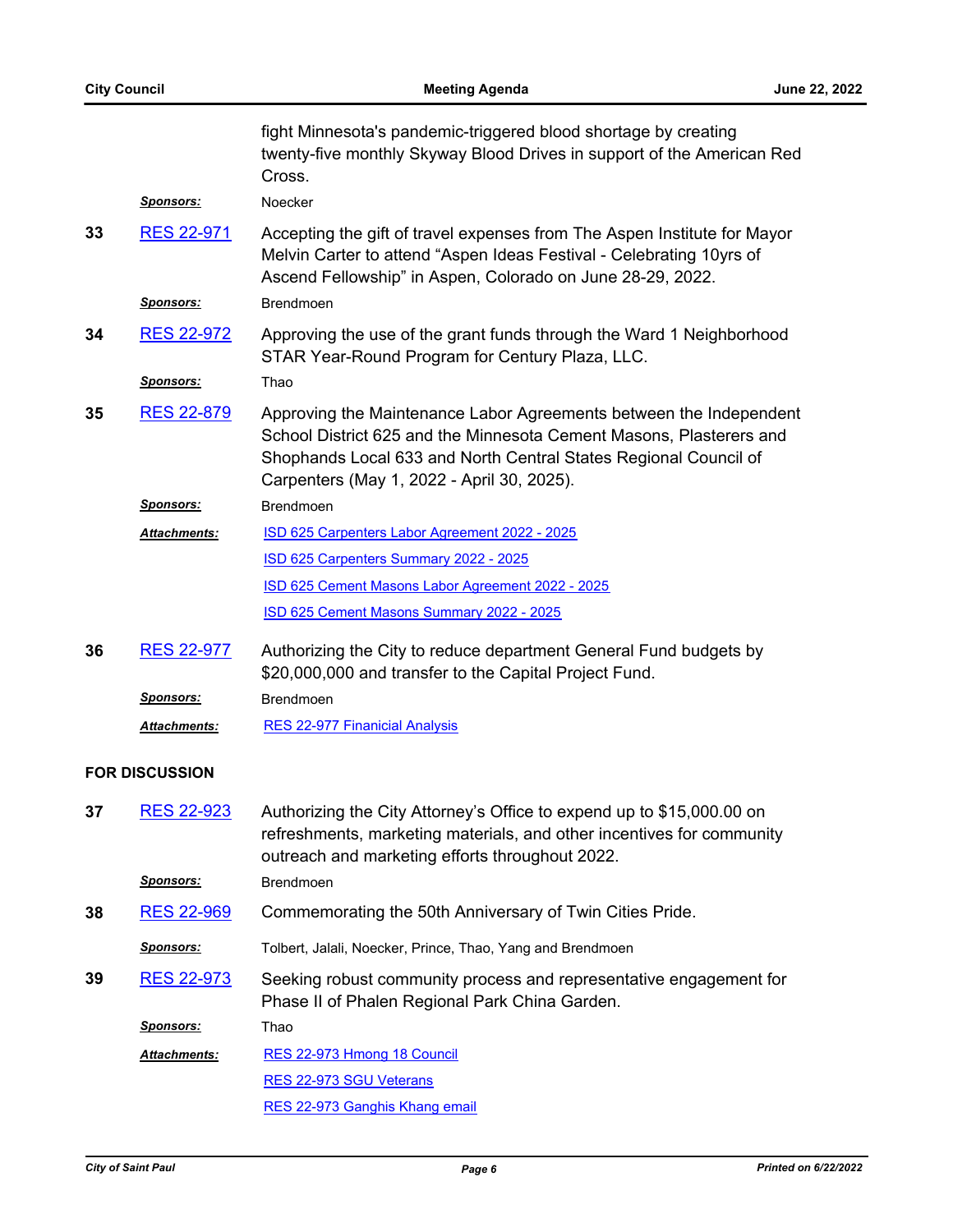# **SUSPENSION ITEM**

Approving the use of grant funds through the Ward 5 Neighborhood Star Year-Round Program for Abogados Cafe. [RES 22-1004](http://stpaul.legistar.com/gateway.aspx?m=l&id=/matter.aspx?key=42125) *Sponsors:* Brendmoen

**ORDINANCES**

**An ordinance is a city law enacted by the City Council. It is read at three separate council meetings and becomes effective after passage by the Council and 30 days after publication in the Saint Paul Legal Ledger. Public hearings on ordinances are held at the second reading.**

**No first readings or final adoptions.**

### **PUBLIC HEARINGS**

**Live testimony is limited to two minutes for each person. See below for optional ways to testify.**

| 40 | <b>RES PH</b><br>22-174 | Authorizing the Police Department to accept and amend the 2022 Special<br>Fund Budget for the State of Minnesota, Department of Public Safety,<br>Office of Justice Programs, Innovation in Community Safety Grant.                                               |
|----|-------------------------|-------------------------------------------------------------------------------------------------------------------------------------------------------------------------------------------------------------------------------------------------------------------|
|    | <b>Sponsors:</b>        | <b>Brendmoen</b>                                                                                                                                                                                                                                                  |
|    | <b>Attachments:</b>     | Grant Agreement DPS State Innovation grant June 2022 A-SICS-2022-SPPD-0<br>2022 State Innovation in Community Safety Grants Financial Analysis                                                                                                                    |
| 41 | <u>Ord 22-21</u>        | Granting the application of Jeffers Pond Development LIc to rezone the<br>property at 150 Water Street West from IT transitional industrial to T3<br>traditional neighborhood and amending Chapter 60 of the Legislative<br>Code pertaining to the zoning map.    |
|    | <b>Sponsors:</b>        | Noecker                                                                                                                                                                                                                                                           |
|    | <b>Attachments:</b>     | PC - Resolution 22-19                                                                                                                                                                                                                                             |
|    |                         | PC - Action Minutes 04.15.22                                                                                                                                                                                                                                      |
|    |                         | <b>ZC</b> - Packet with staff report                                                                                                                                                                                                                              |
|    |                         | 60 Day Extension letter - 150 Water                                                                                                                                                                                                                               |
|    |                         | SPPA letter - Rezoning 150 Water Street 4-12-2022                                                                                                                                                                                                                 |
|    |                         | 150 Water St - Request for Continuance                                                                                                                                                                                                                            |
| 42 | Ord 22-30               | Amending Chapter 409 of the Legislative Code to align with recent<br>changes in Minnesota Statue following the passage of the legislative<br>omnibus bill that affects small brewers, distillers and wineries.                                                    |
|    | Sponsors:               | Brendmoen                                                                                                                                                                                                                                                         |
| 43 | <b>RES PH</b><br>22-138 | Approval to accept funds for the Department of Parks and Recreation, as<br>noted below, in the total amount of \$148,787, and to establish a financing<br>and spending plan in said amount for the funds to reconstruct the play area<br>at Wacouta Commons Park. |
|    | <b>Sponsors:</b>        | Noecker                                                                                                                                                                                                                                                           |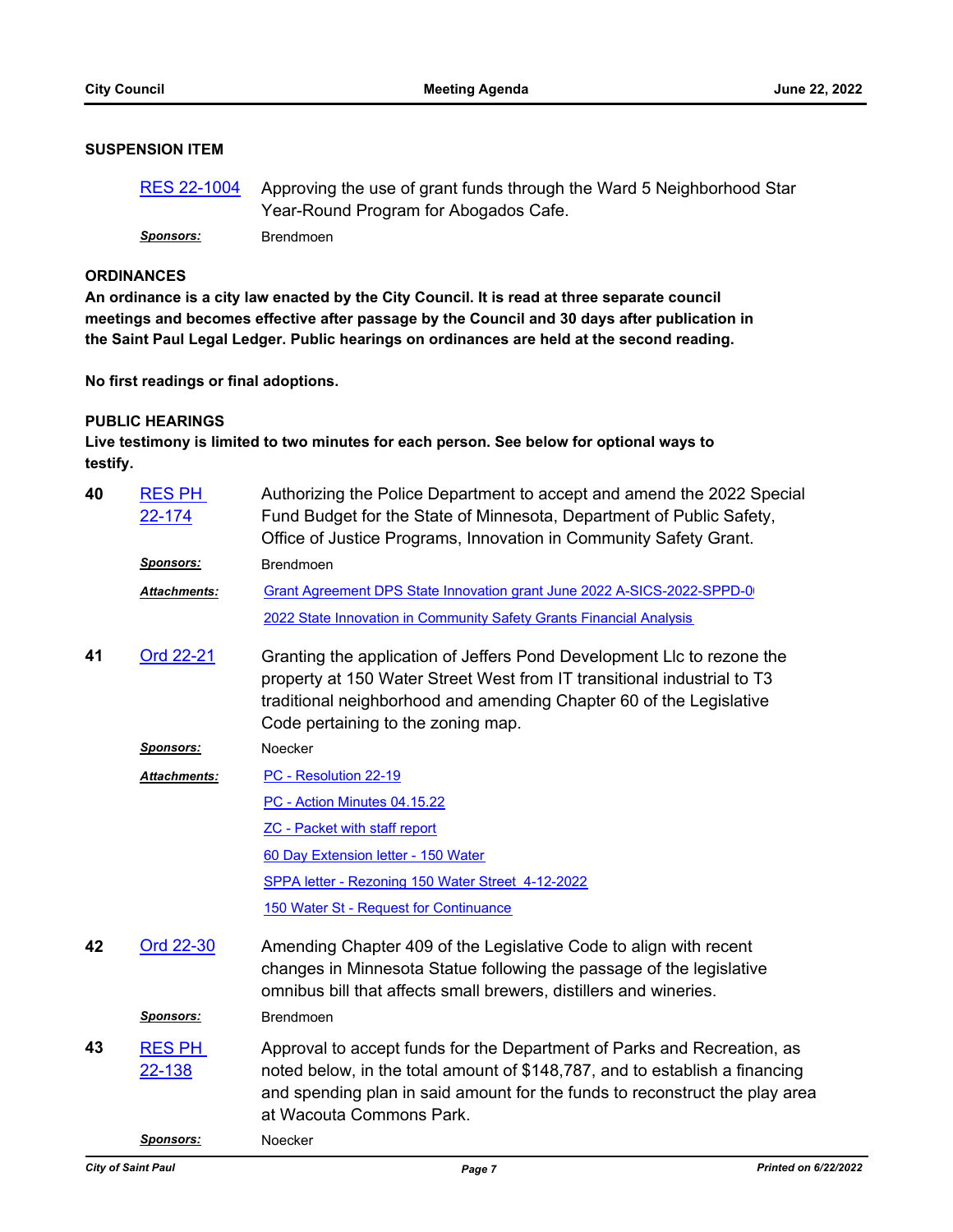|    | Attachments:                   | <b>Wacouta Commons Bud Amd PH 22-138</b>                                                                                                                                                                                                                  |
|----|--------------------------------|-----------------------------------------------------------------------------------------------------------------------------------------------------------------------------------------------------------------------------------------------------------|
| 44 | <b>RES PH</b><br>22-139        | Establishing a financing and spending plan in the Department of Parks and<br>Recreation in the amount of \$64,885 to utilize Parkland Dedication funds<br>for the creation of a Futsal court at Valley/Mt Airy.                                           |
|    | <u>Sponsors:</u>               | Thao                                                                                                                                                                                                                                                      |
|    | Attachments:                   | <b>Valley Futsal Concrete Slab</b>                                                                                                                                                                                                                        |
| 45 | <b>RES PH</b><br><u>22-152</u> | Amending the financing and spending plan in the Department of Parks and<br>Recreation in the amount of \$229,644 to utilize Parkland Dedication funds<br>for the Victoria Park Multi-Use Field project.                                                   |
|    | <u>Sponsors:</u>               | Noecker                                                                                                                                                                                                                                                   |
|    | Attachments:                   | Victoria Park Parkland Dedication Bud Amd \$229644                                                                                                                                                                                                        |
| 46 | <b>RES PH</b><br>22-158        | Authorizing the Department of Public Works Traffic Warehouse to amend<br>the spending and financing budget for increasing 2022 spending authority<br>as a result of rising, inflationary materials costs in the industry.                                 |
|    | <b>Sponsors:</b>               | Brendmoen                                                                                                                                                                                                                                                 |
|    | Attachments:                   | <b>Financial Resolution RES PH 22-158</b>                                                                                                                                                                                                                 |
| 47 | <b>RES PH</b><br><u>22-161</u> | Authorizing the Department of Parks and Recreation to accept gifted funds<br>from the Ramsey Hill Association and to amend the financing and<br>spending plan, in the amount of \$36,314, for the Cochran Park Pool and<br>Sculpture Restoration project. |
|    | <u>Sponsors:</u>               | Thao                                                                                                                                                                                                                                                      |
|    | Attachments:                   | Cochran Park Funding \$36,314 5.31.22                                                                                                                                                                                                                     |
| 48 | <b>RES PH</b><br><u>22-162</u> | Approving the application of Latvian Song and Dance Festival for a sound<br>level variance in order to present amplified sound on June 30, 2022 at 200<br>Dr Justus Ohage Blvd - Harriet Island Regional Park Wigington Pavilion.                         |
|    | <u>Sponsors:</u>               | Noecker                                                                                                                                                                                                                                                   |
|    | <b>Attachments:</b>            | <b>Application</b>                                                                                                                                                                                                                                        |
|    |                                | <b>ENS</b>                                                                                                                                                                                                                                                |
|    |                                | <b>Map</b>                                                                                                                                                                                                                                                |
|    |                                | Owner's list                                                                                                                                                                                                                                              |
|    |                                | <b>Notice to Owner</b>                                                                                                                                                                                                                                    |
|    |                                | <b>Letter to Applicant</b>                                                                                                                                                                                                                                |
| 49 | <b>RES PH</b><br>22-163        | Approving the application of Interact Center for a sound level variance in<br>order to present amplified sound on July 9, 2022 at 1860 Minnehaha Ave<br>W - outside of building in the parking lot.                                                       |
|    | <u>Sponsors:</u>               | Jalali                                                                                                                                                                                                                                                    |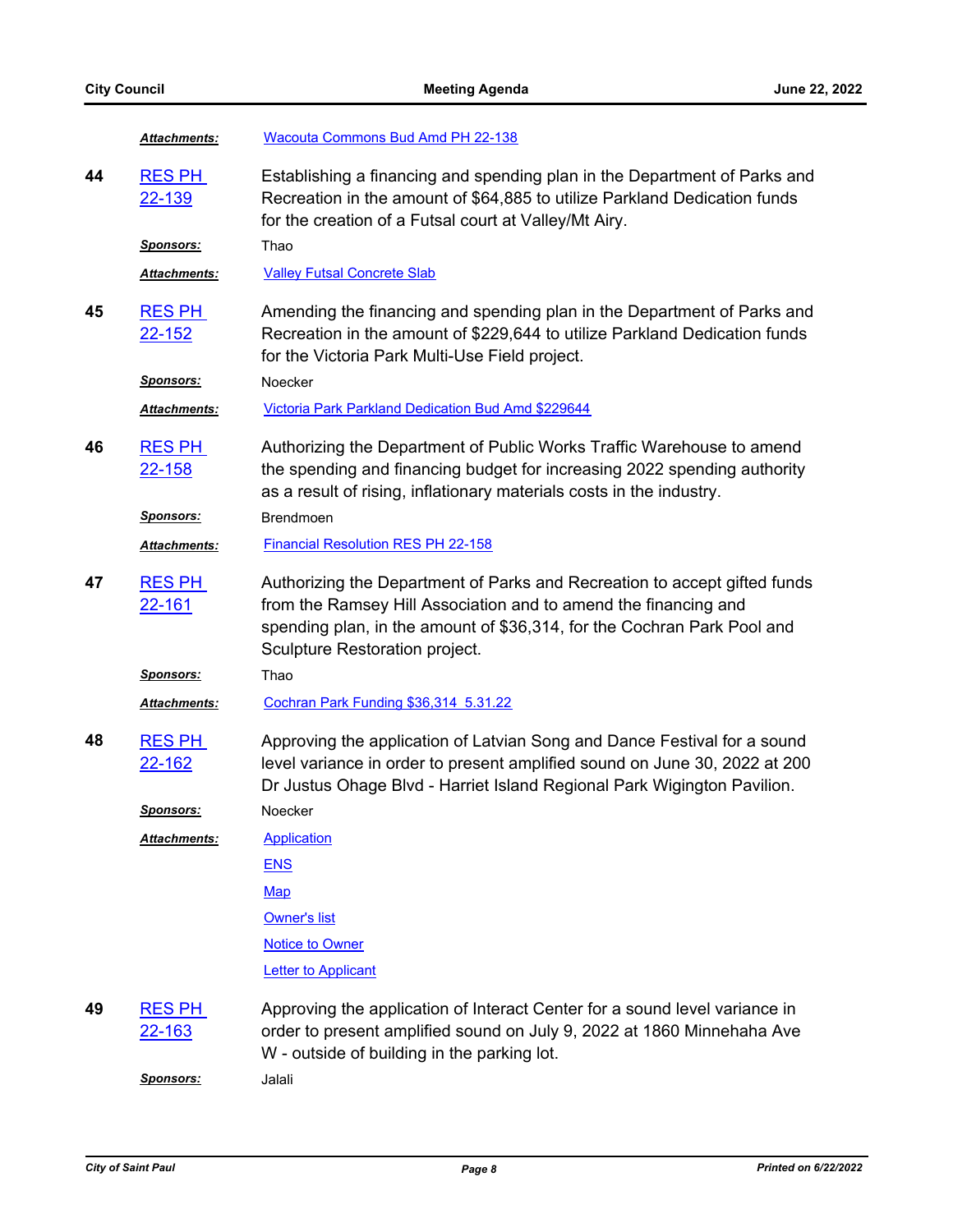|    | Attachments:                   | <b>Application</b>                                                                                                                                                                            |
|----|--------------------------------|-----------------------------------------------------------------------------------------------------------------------------------------------------------------------------------------------|
|    |                                | <b>ENS</b>                                                                                                                                                                                    |
|    |                                | <u>Map</u>                                                                                                                                                                                    |
|    |                                | <b>Owners list</b>                                                                                                                                                                            |
|    |                                | <b>Notice to Owner</b>                                                                                                                                                                        |
|    |                                | <b>Letter to Applicant</b>                                                                                                                                                                    |
| 50 | <b>RES PH</b><br><u>22-164</u> | Amending the financing and spending plans in the Department of<br>Emergency Management for the 2022 Community Oriented Policing<br>Services (COPS) Grant for \$2,000,000 for portable radios. |
|    | <u>Sponsors:</u>               | <b>Brendmoen</b>                                                                                                                                                                              |
|    | Attachments:                   | 2022 COPS Grant Financial Analysis.pdf                                                                                                                                                        |
| 51 | <b>RES PH</b><br>22-165        | Authorizing the Department of Parks and Recreation to amend the<br>financing and spending plan, in the amount of \$30,000, for the Dayton's<br>Bluff Play Area project.                       |
|    | <u>Sponsors:</u>               | Prince                                                                                                                                                                                        |
|    | Attachments:                   | Dayton's Bluff \$30,000 CDBG Increase                                                                                                                                                         |
|    |                                | SignatureCopy02-Jun-2022-01-51-21                                                                                                                                                             |
| 52 | <b>RES PH</b><br>22-168        | Approving the application of Water Lantern Festival for a sound level<br>variance in order to present amplified sound on July 30, 2022 at 1400<br>Phalen Dr. - Phalen Park Beach House.       |
|    | <u>Sponsors:</u>               | <b>Brendmoen</b>                                                                                                                                                                              |
|    | Attachments:                   | <b>Application</b>                                                                                                                                                                            |
|    |                                | <b>ENS</b>                                                                                                                                                                                    |
|    |                                | Map                                                                                                                                                                                           |
|    |                                | <b>Owners list</b>                                                                                                                                                                            |
|    |                                | <b>Notice to Owners</b>                                                                                                                                                                       |
|    |                                | <b>Letter to Applicant</b>                                                                                                                                                                    |
| 53 | <b>RES PH</b><br>22-169        | Approving the application of Praise Covenant International Church for a<br>sound level variance in order to present amplified sound on July 16 at 221<br>5th St E. - Mears Park.              |
|    | <b>Sponsors:</b>               | Noecker                                                                                                                                                                                       |
|    | Attachments:                   | <b>Application</b>                                                                                                                                                                            |
|    |                                | <b>ENS</b>                                                                                                                                                                                    |
|    |                                | Map                                                                                                                                                                                           |
|    |                                | <b>Owners list</b>                                                                                                                                                                            |
|    |                                | <b>Notice to Owner</b>                                                                                                                                                                        |
|    |                                | <b>Letter to Applicant</b>                                                                                                                                                                    |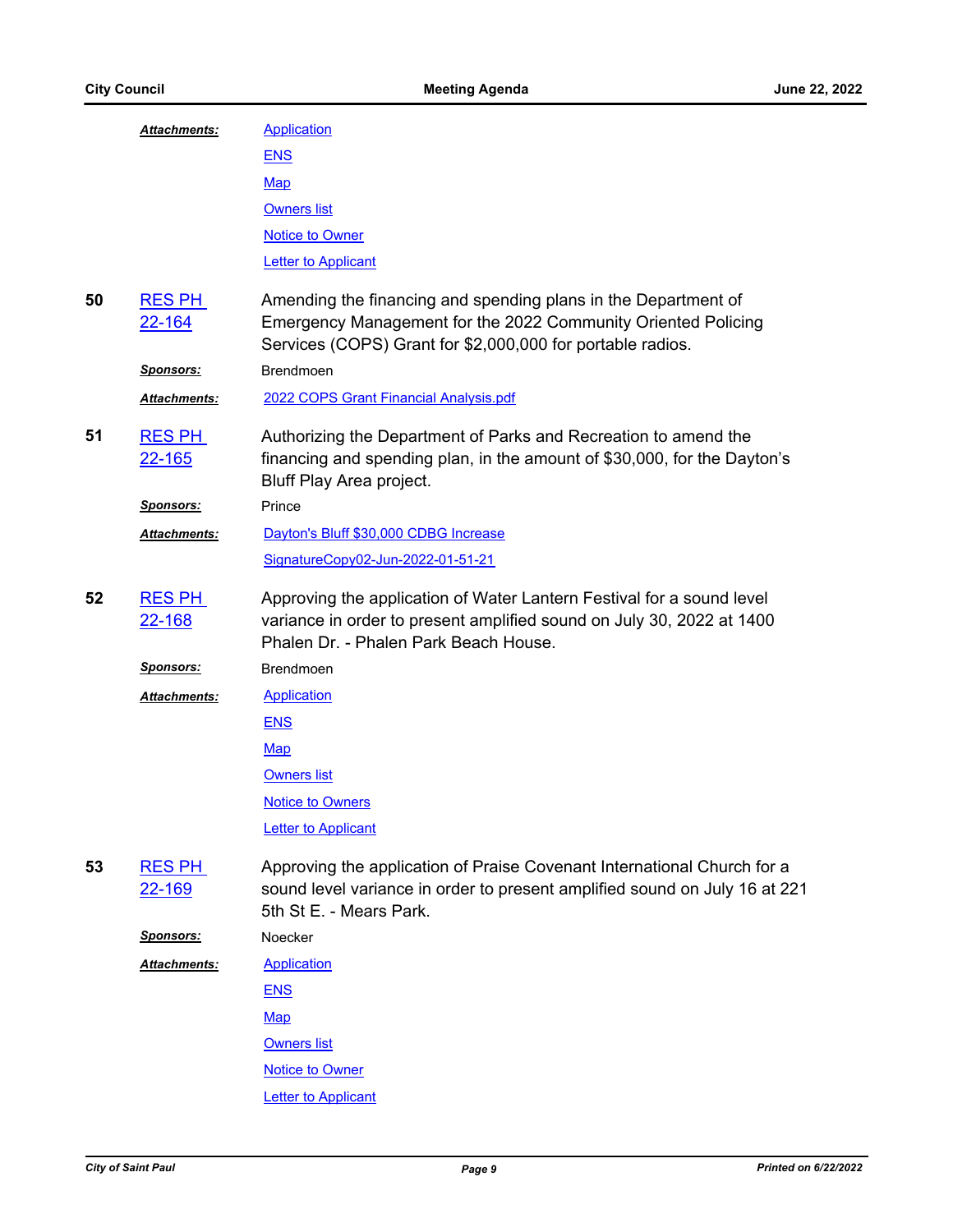|    | <b>City Council</b>     | <b>Meeting Agenda</b>                                                                                                                                                                          | June 22, 2022 |
|----|-------------------------|------------------------------------------------------------------------------------------------------------------------------------------------------------------------------------------------|---------------|
| 54 | <b>RES PH</b><br>22-170 | Amending the City budget to accept \$83,320,812 in federal Coronavirus<br>Local Fiscal Recovery Funds to respond to the COVID-19 public health<br>emergency and its negative economic impacts. |               |
|    | <u>Sponsors:</u>        | Brendmoen                                                                                                                                                                                      |               |
|    | Attachments:            | RES PH 22-170, Accepting ARP Second Tranche                                                                                                                                                    |               |
| 55 | <b>RES PH</b><br>22-171 | Approving the adoption of a Saint Paul Port Authority Spending Plan<br>Minnesota Statutes, Section 469.176, Subd 4n.                                                                           |               |
|    | <b>Sponsors:</b>        | <b>Tolbert</b>                                                                                                                                                                                 |               |
|    | <b>Attachments:</b>     | <b>Port Authority Board Memo.pdf</b>                                                                                                                                                           |               |
|    |                         | Port Authority Resolution No. 4713.pdf                                                                                                                                                         |               |
|    |                         | Resolution No. 4713 Exhibit A.pdf                                                                                                                                                              |               |
| 56 | <b>RES PH</b><br>22-172 | Approving the adoption of a spending plan for development and<br>redevelopment pursuant to Minnesota Statutes, Section 469.176, Subd 4n.                                                       |               |
|    | <u>Sponsors:</u>        | Tolbert                                                                                                                                                                                        |               |
|    | <b>Attachments:</b>     | <b>Spending Plan</b>                                                                                                                                                                           |               |

# **LEGISLATIVE HEARING CONSENT AGENDA**

**Items listed under the Consent Agenda will receive a combined public hearing and be enacted by one motion with no separate discussion. Items may be removed from the Consent Agenda for a separate public hearing and discussion if desired.**

| 57 | <b>RLH TA</b><br><u>22-127</u> | Ratifying the Appealed Special Tax Assessment for property at 1069<br>BEECH STREET. (File No. VB2208, Assessment No. 228807)  |
|----|--------------------------------|-------------------------------------------------------------------------------------------------------------------------------|
|    | <b>Sponsors:</b>               | Prince                                                                                                                        |
|    | <b>Attachments:</b>            | 1069 Beech St.VB Renewal Letter.8-20-21.pdf                                                                                   |
|    |                                | 1069 Beech St.VB Warning Ltr.12-7-21.pdf                                                                                      |
|    |                                | 1069 Beech St.Zimny email.4-6-22                                                                                              |
|    |                                | 1069 Beech St.PO email to Thomas.11-21-21                                                                                     |
|    |                                | 1069 Beech St.PO email to Thomas.12-6-21                                                                                      |
| 58 | RLH TA<br><u>22-177</u>        | Deleting the Appealed Special Tax Assessment for property at 465<br>BRAINERD AVENUE. (File No. J2223A, Assessment No. 228525) |
|    | <b>Sponsors:</b>               | Brendmoen                                                                                                                     |
|    | <b>Attachments:</b>            | 465 Brainerd Ave.SA Letter & Photo.1-26-22.pdf                                                                                |
|    |                                | 465 Brainerd Ave. Photo 1-26-22.pdf                                                                                           |
|    |                                | 465 Brainerd Ave. Photo 2-16-22.pdf                                                                                           |
|    |                                | 465 Brainerd Ave.email chain.4-29-22.pdf                                                                                      |
|    |                                | 465 Brainerd Ave. Hauler response 5-6-22.pdf                                                                                  |
| 59 | <b>RLH CO 22-4</b>             | Appeal of Eh Blay to a Correction Notice at 1169 BREEN STREET.                                                                |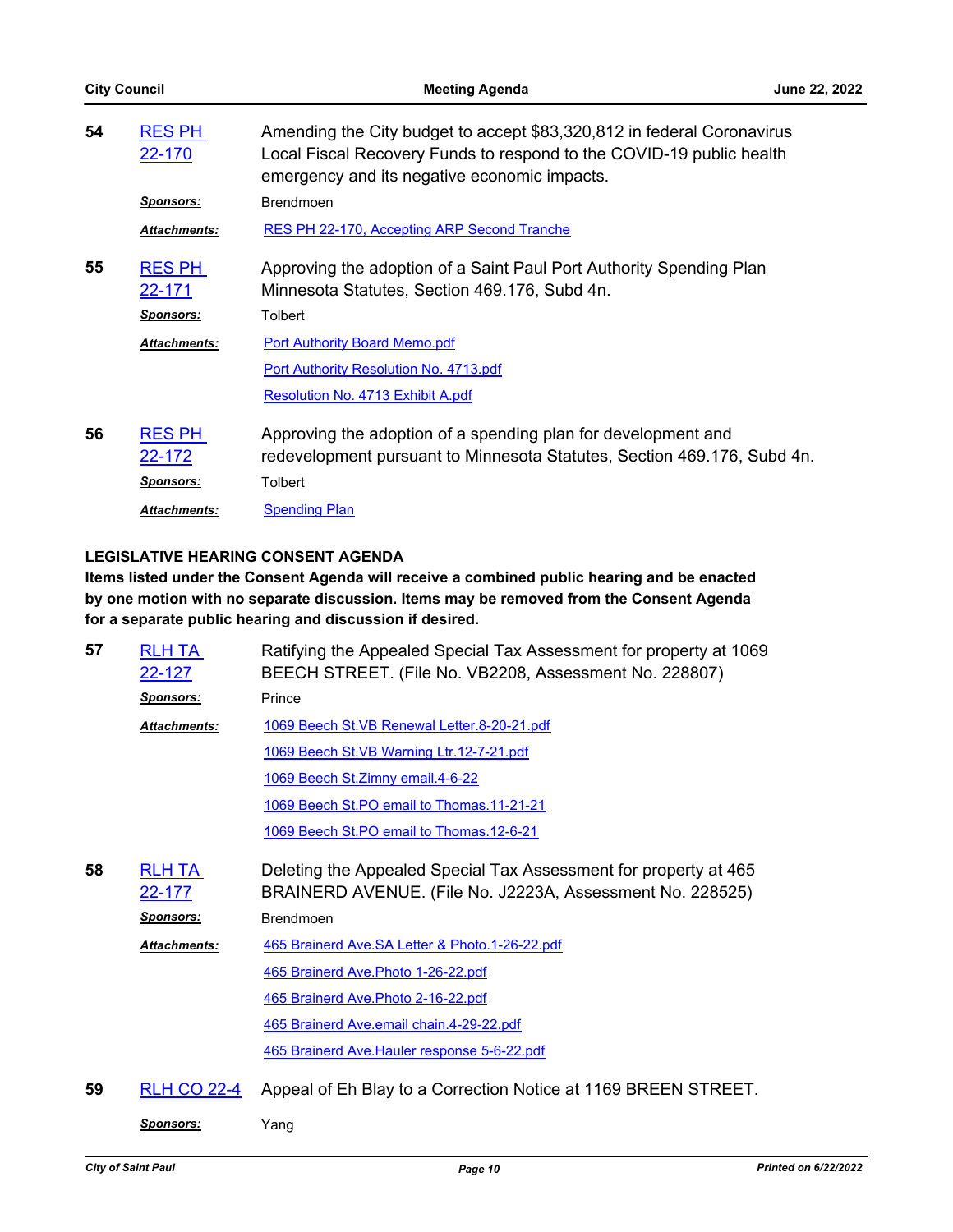|    | <b>Attachments:</b>            | 1169 Breen St.appeal.5-24-22                                                                                                                                                                                                             |
|----|--------------------------------|------------------------------------------------------------------------------------------------------------------------------------------------------------------------------------------------------------------------------------------|
|    |                                | 1169 Breen St. winter photos Feb 2022                                                                                                                                                                                                    |
|    |                                | 1169 Breen St. Fence Permit 6-30-20.pdf                                                                                                                                                                                                  |
|    |                                | 1169 Breen St. Street View 5-25-22.pdf                                                                                                                                                                                                   |
|    |                                | 1169 Breen St.email chain.5-25-22.pdf                                                                                                                                                                                                    |
|    |                                | 1169 Breen St. Aerial Map with ROW.pdf                                                                                                                                                                                                   |
|    |                                | 1169 Breen St. Blay Ltr. 6-10-22                                                                                                                                                                                                         |
|    |                                |                                                                                                                                                                                                                                          |
| 60 | <b>RLH VBR</b><br>$22 - 27$    | Appeal of Demian Moore, Restoration Counseling & Community Services,<br>LLC, to a Vacant Building Registration Notice at 976 BUSH AVENUE.                                                                                                |
|    | <b>Sponsors:</b>               | Prince                                                                                                                                                                                                                                   |
|    | <b>Attachments:</b>            | 976 Bush Ave.appeal.5-24-22                                                                                                                                                                                                              |
|    |                                | 976 Bush Ave.Revocation. 4-26-22.pdf                                                                                                                                                                                                     |
|    |                                | 976 Bush Ave.Standard Water Letter with Permit.4-29-22                                                                                                                                                                                   |
|    |                                | 976 Bush Ave.Moore Ltr.6-10-22                                                                                                                                                                                                           |
| 61 | <b>RLH RR 22-44</b>            | Granting a 180 day stay of enforcement of RLH RR 22-4, ordering the<br>demolition for 1628 DARLENE STREET, to Joe Steinmaus, for Michael F.<br>Murray.                                                                                   |
|    | <u>Sponsors:</u>               | Yang                                                                                                                                                                                                                                     |
|    | Attachments:                   | 1628 Darlene St. Steinmaus R-R Ltr. 5-27-22. doc                                                                                                                                                                                         |
|    |                                | 1628 Darlene Mins.6-14-22                                                                                                                                                                                                                |
|    |                                | 1628 Darlene St. Steinmaus R-R Ltr. 6-17-22                                                                                                                                                                                              |
| 62 | <b>RLH TA</b><br><u>22-175</u> | Ratifying the Appealed Special Tax Assessment for property at 2229<br>DOSWELL AVENUE. (File No. J2222A, Assessment No. 228524) (Public<br>hearing continued to October 12, 2022)                                                         |
|    | <u>Sponsors:</u>               | Jalali                                                                                                                                                                                                                                   |
|    | <b>Attachments:</b>            | 2229 Doswell Ave.SnowWalk Ltr.2-22-22.pdf                                                                                                                                                                                                |
|    |                                | 2229 Doswell Ave. Photo. 2-7-22.pdf                                                                                                                                                                                                      |
| 63 | <u>RLH RR 22-28</u>            | Ordering the rehabilitation or razing and removal of the structures at 733<br>FAIRVIEW AVENUE NORTH within fifteen (15) days after the June 22,<br>2022, City Council Public Hearing. (To refer to July 26, 2022 Legislative<br>Hearing) |

*Sponsors:* Jalali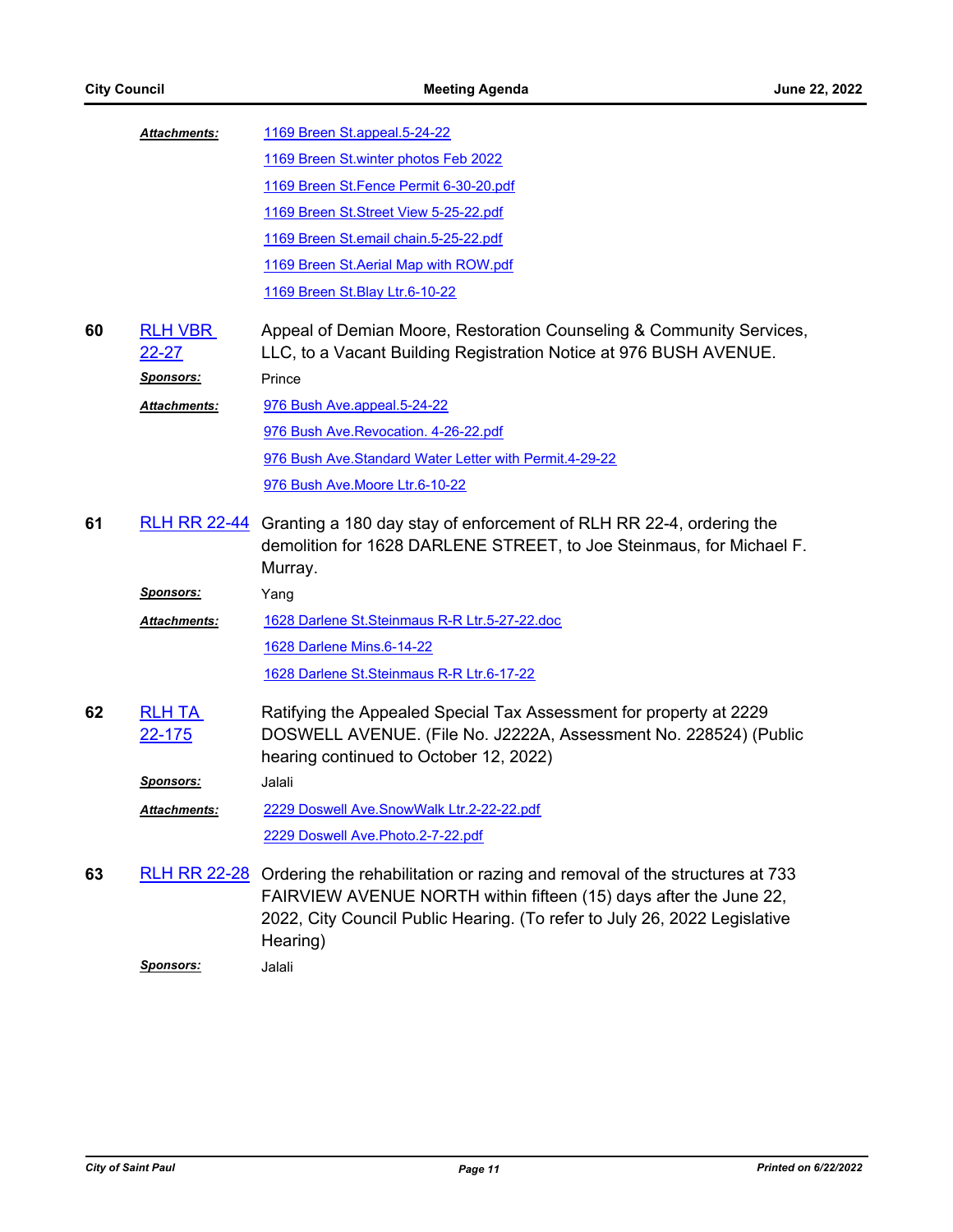|    | Attachments:                   | <b>733 Fairview Ave N.OTA 1-24-22</b>                                                                                                                                           |
|----|--------------------------------|---------------------------------------------------------------------------------------------------------------------------------------------------------------------------------|
|    |                                | 733 Fairview Ave N.PH 4-22-22                                                                                                                                                   |
|    |                                | 733 Fairview Ave N.Code Compliance Rep 7-2-21                                                                                                                                   |
|    |                                | 733 Fairview Ave N.SHPO Form 1-28-22                                                                                                                                            |
|    |                                | 733 Fairview Ave N. Photos 9-4-14                                                                                                                                               |
|    |                                | 733 Fairview Ave N. Photos 1-10-22                                                                                                                                              |
|    |                                | 733 Fairview Ave N.Photos 1-25-22                                                                                                                                               |
|    |                                | 733 Fairview Ave N. Photos 4-26-22                                                                                                                                              |
|    |                                | 733 Fairview Ave N. Fire C of O Revocation. 6-3-14                                                                                                                              |
|    |                                | 733 Fairview Ave N.Summary.pdf                                                                                                                                                  |
|    |                                | 733 Fairview Ave N.LS 5-24-22.pdf                                                                                                                                               |
|    |                                | 733 Fairview Ave N. Skliris R-R Ltr. 5-27-22                                                                                                                                    |
|    |                                | 733 Fairview.Humphrey email.5-27-22                                                                                                                                             |
|    |                                | 733 Fairview.Humphrey email 2.5-27-22                                                                                                                                           |
| 64 | <b>RLH TA</b><br><u>22-179</u> | Ratifying the Appealed Special Tax Assessment for property at 2118<br>HENDON AVENUE. (File No. J2222A, Assessment No. 228524) (Public<br>hearing continued to October 12, 2022) |
|    | <b>Sponsors:</b>               | Jalali                                                                                                                                                                          |
|    | <b>Attachments:</b>            | 2118 Hendon Ave.SnowWalk.2-2-22.pdf                                                                                                                                             |
|    |                                | 2118 Hendon Ave. Photos. 2-9-22.pdf                                                                                                                                             |
|    |                                | 2118 Hendon Ave.Lerner email.4-30-22.pdf                                                                                                                                        |
|    |                                | 2118 Hendon Ave.Lerner email & Photos.5-12-22.pdf                                                                                                                               |
| 65 | <b>RLH FCO</b><br>$22 - 42$    | Appeal of Janet Rudie to a Fire Inspection Correction Notice at 1839 IVY<br><b>AVENUE EAST.</b>                                                                                 |
|    | <u>Sponsors:</u>               | Yang                                                                                                                                                                            |
|    | <b>Attachments:</b>            | 1839 Ivy Ave E.appeal.5-24-22                                                                                                                                                   |
|    |                                | 1839 Ivy Ave E. Fire correction notice 4-6-22                                                                                                                                   |
|    |                                | 1839 Ivy Ave E.photos 4-6-22                                                                                                                                                    |
|    |                                | 1839 Ivy Ave E.Rudie Ltr.6-10-22                                                                                                                                                |
|    |                                | 1839 Ivy Ave E.Rudie Revised Ltr.6-10-22                                                                                                                                        |
| 66 | <b>RLH SAO</b><br><u>22-24</u> | Appeal of Kenneth Cassibo to a Summary Abatement Order at 1798<br><b>JAMES AVENUE.</b>                                                                                          |
|    | Sponsors:                      | Tolbert                                                                                                                                                                         |
|    | Attachments:                   | 1798 James Ave.appeal.5-27-22                                                                                                                                                   |
|    |                                | 1798 James Ave.photo 5-24-22                                                                                                                                                    |
|    |                                | 1798 James Ave.Cassibo Ltr.6-10-22                                                                                                                                              |
| 67 | <b>RLH RR 22-9</b>             | Third Making finding on the appealed substantial abatement ordered for                                                                                                          |

1013 JAMESON STREET in Council File RLH RR 21-79.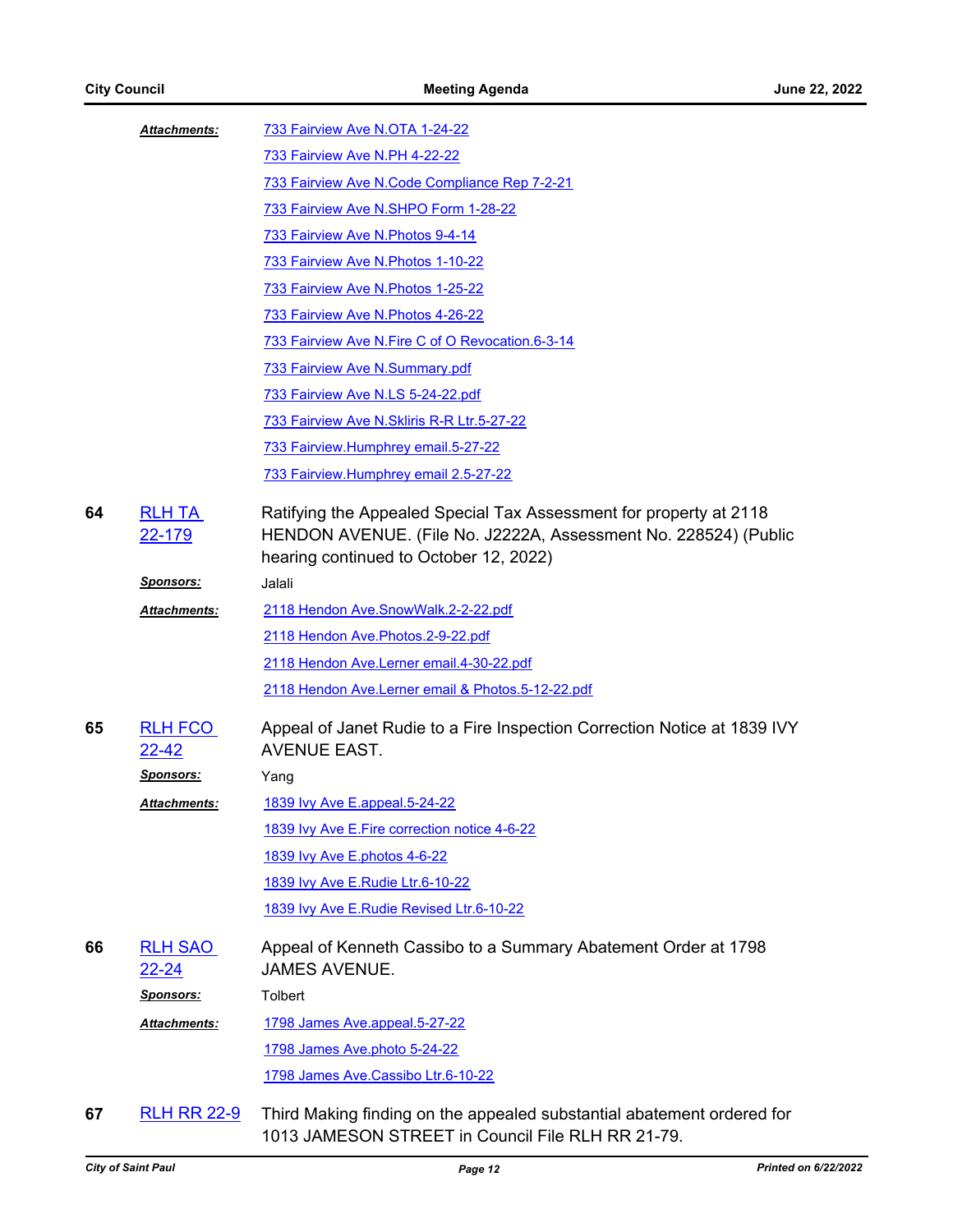|    | <u>Sponsors:</u>               | Brendmoen                                                                                                                                                                            |
|----|--------------------------------|--------------------------------------------------------------------------------------------------------------------------------------------------------------------------------------|
|    | <b>Attachments:</b>            | 1013 Jameson Street. Moore R-R Ltr. 1-14-22.doc                                                                                                                                      |
|    |                                | 30 Day Notice 1013 Jameson Signed.pdf                                                                                                                                                |
|    |                                | 1013 Jameson St.NPH R-R Ltr.5-23-22.doc                                                                                                                                              |
|    |                                | 1013 Jameson St.CC Certificate 5-31-22.pdf                                                                                                                                           |
| 68 | <b>RLH FCO</b><br>22-49        | Amending Council File RLH FCO 21-149, adopted October 27, 2021, to<br>grant Arnold Kampa an additional extension for property at 1084<br>LARPENTEUR AVENUE WEST.                     |
|    | <u>Sponsors:</u>               | Brendmoen                                                                                                                                                                            |
|    | Attachments:                   | 1084 Larpenteur Ave W. Request for extension.pdf                                                                                                                                     |
|    |                                | 1084 Larpenteur Ave W.Zimny email.6-13-22                                                                                                                                            |
| 69 | <b>RLH CO 22-5</b>             | Appeal of Frances Carr to a Correction Notice at 1384 MARGARET<br>STREET.                                                                                                            |
|    | <u>Sponsors:</u>               | Prince                                                                                                                                                                               |
|    | Attachments:                   | 1384 Margaret St.appeal.5-27-22                                                                                                                                                      |
|    |                                | 1384 Margaret St. Photos. 4-27-22.pdf                                                                                                                                                |
|    |                                | 1384 Margaret St. Carr Ltr. 6-10-22                                                                                                                                                  |
| 70 | <b>RLH TA</b><br><u>22-192</u> | Ratifying the Appealed Special Tax Assessment for property at 8<br>MARYLAND AVENUE EAST. (File No. J2223A, Assessment No. 228525)                                                    |
|    | <u>Sponsors:</u>               | <b>Brendmoen</b>                                                                                                                                                                     |
|    | Attachments:                   | 8 Maryland Ave E.Contested email.5-11-22.pdf                                                                                                                                         |
|    |                                | 8 Maryland Ave E.SnowWalk Letter.2-8-22.pdf                                                                                                                                          |
|    |                                | 8 Maryland Ave E.Recheck Photo.2-11-22.pdf                                                                                                                                           |
|    |                                | 8 Maryland Ave E.contested email to Council.6-19-22.pdf                                                                                                                              |
| 71 | <b>RLH TA</b><br>22-178        | Ratifying the Appealed Special Tax Assessment for property at 16<br>MARYLAND AVENUE EAST. (File No. J2223A, Assessment No. 228525)                                                   |
|    | <u>Sponsors:</u>               | <b>Brendmoen</b>                                                                                                                                                                     |
|    | Attachments:                   | 16 Maryland Ave E.SnowWalk Ltr.2-8-22.pdf                                                                                                                                            |
|    |                                | 16 Maryland Ave E.Photo, 2-11-22.pdf                                                                                                                                                 |
|    |                                | 16 Maryland Ave E.Zimny email.5-20-22                                                                                                                                                |
|    |                                | 16 Maryland Ave E.Zimny email.6-9-22                                                                                                                                                 |
| 72 | <u>RLH TA</u><br><u>22-193</u> | Ratifying the Appealed Special Tax Assessment for property at 20<br>MARYLAND AVENUE EAST. (File No. J2223A, Assessment No. 228525)<br>(Public hearing continued to October 12, 2022) |
|    | <u>Sponsors:</u>               | <b>Brendmoen</b>                                                                                                                                                                     |
|    | Attachments:                   | 20 Maryland Ave E.SnowWalk Letter.2-8-22.pdf<br>20 Maryland Ave E.Photo.4-11-22.pdf                                                                                                  |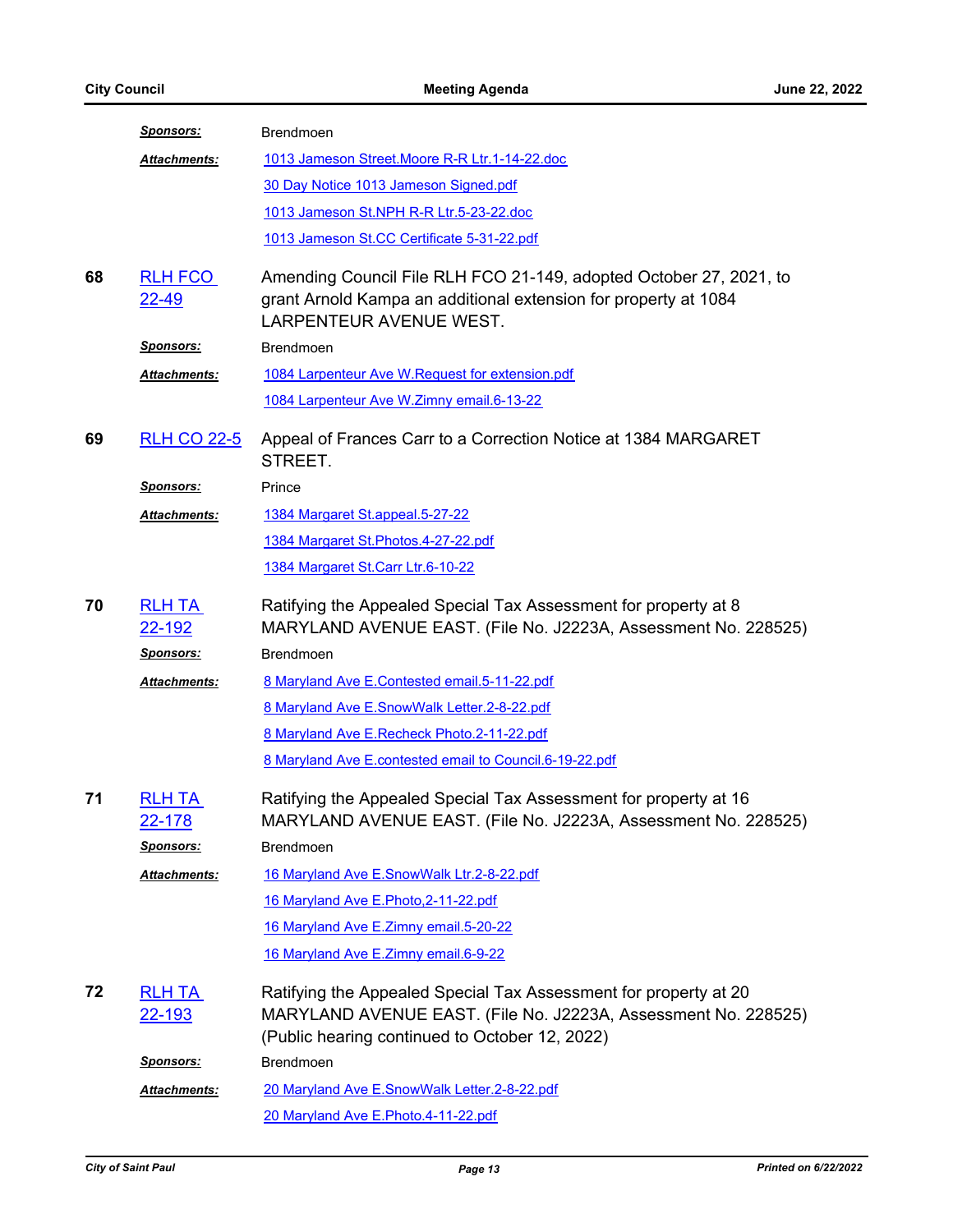| 73 | <b>RLH TA</b><br><u>22-176</u> | Ratifying the Appealed Special Tax Assessment for property at 38<br>MARYLAND AVENUE EAST. (File No. J2223A, Assessment No. 228525)<br>(Public hearing continued to October 12, 2022)                                             |
|----|--------------------------------|----------------------------------------------------------------------------------------------------------------------------------------------------------------------------------------------------------------------------------|
|    | <b>Sponsors:</b>               | <b>Brendmoen</b>                                                                                                                                                                                                                 |
|    | Attachments:                   | 38 Maryland Ave E.SnowWalk Ltr.2-8-22.pdf                                                                                                                                                                                        |
|    |                                | 38 Maryland Ave E.Photo.2-11-22.pdf                                                                                                                                                                                              |
| 74 | <b>RLH TA</b><br>22-183        | Ratifying the Appealed Special Tax Assessment for property at 237<br>MARYLAND AVENUE EAST. (File No. J2223A, Assessment No. 228525)                                                                                              |
|    | <u>Sponsors:</u>               | Brendmoen                                                                                                                                                                                                                        |
|    | <b>Attachments:</b>            | 237 Maryland Ave W.SnowWalk Ltr. 2-8-22.pdf                                                                                                                                                                                      |
|    |                                | 237 Maryland Ave W. Photo. 2-11-22.pdf                                                                                                                                                                                           |
| 75 | <b>RLH VBR</b><br>22-29        | Appeal of Scott Bradley to a Vacant Building Registration Notice at 820<br>OCEAN STREET. (To refer to July 5, 2022 Legislative Hearing)                                                                                          |
|    | <u>Sponsors:</u>               | Yang                                                                                                                                                                                                                             |
|    | Attachments:                   | 820 Ocean St.appeal.5-4-22                                                                                                                                                                                                       |
|    |                                | 820 Ocean St.photos 5-3-22                                                                                                                                                                                                       |
|    |                                | 820 Ocean St. Revocation Order. 7-20-21.pdf                                                                                                                                                                                      |
|    |                                | 820 Ocean St. Bradley Ltr. 6-10-22                                                                                                                                                                                               |
|    |                                | 820 Ocean St. Bradley Change of RP form.6-15-22                                                                                                                                                                                  |
|    |                                | 820 Ocean St.Campbell returned mail.6-15-22                                                                                                                                                                                      |
| 76 | <b>RLH TA</b><br><u>22-194</u> | Deleting the Appealed Special Tax Assessment for property at 598<br>ORANGE AVENUE EAST. (File No. J2222A, Assessment No. 228524)                                                                                                 |
|    | <u>Sponsors:</u>               | Yang                                                                                                                                                                                                                             |
|    | Attachments:                   | 598 Orange Ave E.SA Letter & Photo.1-31-22.pdf                                                                                                                                                                                   |
|    |                                | 598 Orange Ave E. Photos. 1-31-22.pdf                                                                                                                                                                                            |
|    |                                | 598 Orange Ave E. Photos. 2-4-22.pdf                                                                                                                                                                                             |
| 77 | RLH TA<br>22-197               | Ratifying the Appealed Special Tax Assessment for property at 975<br>PALACE AVENUE. (File No. J2223A, Assessment No. 228525) (Public<br>hearing continued to January 25, 2023)                                                   |
|    | <u>Sponsors:</u>               | Noecker                                                                                                                                                                                                                          |
|    | Attachments:                   | 975 Palace Ave.SA Letter & Photo.2-4-22.pdf                                                                                                                                                                                      |
|    |                                | 975 Palace Ave. Photos. 2-4-22.pdf                                                                                                                                                                                               |
|    |                                | 975 Palace Ave. Zimny email. 6-9-22                                                                                                                                                                                              |
| 78 |                                | RLH RR 21-70 Ordering the rehabilitation or razing and removal of the structures at 1722<br>REANEY AVENUE within fifteen (15) days after the December 22, 2021,<br>City Council Public Hearing. (Amend to remove within 30 days) |
|    | Sponsors:                      | Prince                                                                                                                                                                                                                           |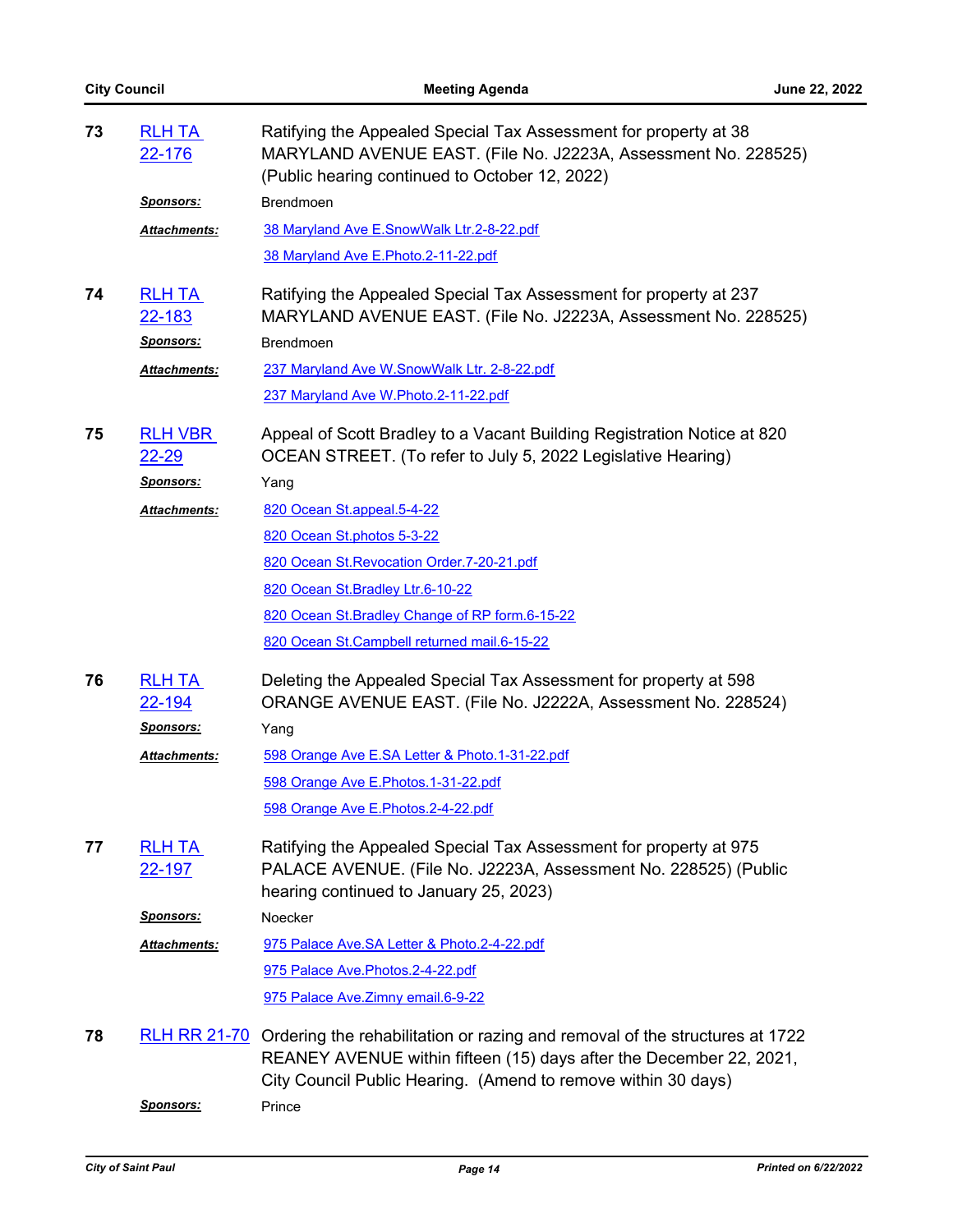|    | <u> Attachments:</u>           | 1722 Reaney Ave. OTA 9-21-21                                                                                                       |
|----|--------------------------------|------------------------------------------------------------------------------------------------------------------------------------|
|    |                                | 1722 Reaney Ave. PH 10-22-21                                                                                                       |
|    |                                | 1722 Reaney Ave.SHPO Form 10-8-21                                                                                                  |
|    |                                | 1722 Reaney Ave. Photos 6-27-19                                                                                                    |
|    |                                | 1722 Reaney Ave. Photos 9-17-21                                                                                                    |
|    |                                | 1722 Reaney Ave.Summary Sheet.11-22-21.pdf                                                                                         |
|    |                                | 1722 Reaney Ave. L&S 11-23-21.pdf                                                                                                  |
|    |                                | 1722 Reaney Ave.R-R Ltr.11-24-21                                                                                                   |
|    |                                | 1722 Reaney Ave.R-R Ltr.12-17-21                                                                                                   |
|    |                                | 1722 Reaney Ave. revised R-R Ltr.12-17-21                                                                                          |
|    |                                | 1722 Reaney Ave.Rossman R-R Ltr.1-14-22                                                                                            |
|    |                                | 1722 Reaney Ave. Northsight Bid to HUD. 12-29-21                                                                                   |
|    |                                | 1722 Reaney Ave. Rossman R-R Ltr. 1-28-22                                                                                          |
|    |                                | 1722 Reaney Ave.CCI Report.1-31-22.pdf                                                                                             |
|    |                                | 1722 Reaney Ave. Rossman R-R Ltr.2-25-22                                                                                           |
|    |                                | 1722 Reaney Ave.updated bid.3-1-22                                                                                                 |
|    |                                | 1722 Reaney Ave. Rossman R-R Ltr. 3-11-22                                                                                          |
|    |                                | 1722 Reaney Ave.Singer email.4-4-22                                                                                                |
|    |                                | 1722 Reaney Ave. Zimny email. 4-20-22                                                                                              |
|    |                                | 1722 Reaney Ave.bid.3-1-22                                                                                                         |
|    |                                | 1722 Reaney Ave.bid.4-8-22                                                                                                         |
|    |                                | 1722 Reaney Ave.Rossman R-R Ltr.4-29-22                                                                                            |
|    |                                | 1722 Reaney Ave. Rehab Schedule. 56-22                                                                                             |
|    |                                | 1722 REaney Ave. Violation Bid + Electric. 5-6-22                                                                                  |
|    |                                | 1722 Reaney Ave. Rossman R-R Ltr. 5-13-22                                                                                          |
| 79 | <b>RLH VBR</b><br><u>22-25</u> | Appeal of Gil Pariente and Shai Leibovich to a Vacant Building<br>Registration Notice at 1171 ROSS AVENUE.                         |
|    | <b>Sponsors:</b>               | Yang                                                                                                                               |
|    | Attachments:                   | 1171 Ross Ave.appeal.5-16-22                                                                                                       |
|    |                                | 1171 Ross Ave. Revocation Notice. 3-18-22.pdf                                                                                      |
|    |                                | 1171 Ross Ave. Pariente Ltr. 5-25-22                                                                                               |
|    |                                | 1171 Ross Ave. Pariente Ltr. 6-10-22                                                                                               |
| 80 | <b>RLH TA</b><br><u>22-188</u> | Ratifying the Appealed Special Tax Assessment for property at 1805<br>SAINT CLAIR AVENUE. (File No. J2225A, Assessment No. 228527) |
|    | <u>Sponsors:</u>               | Tolbert                                                                                                                            |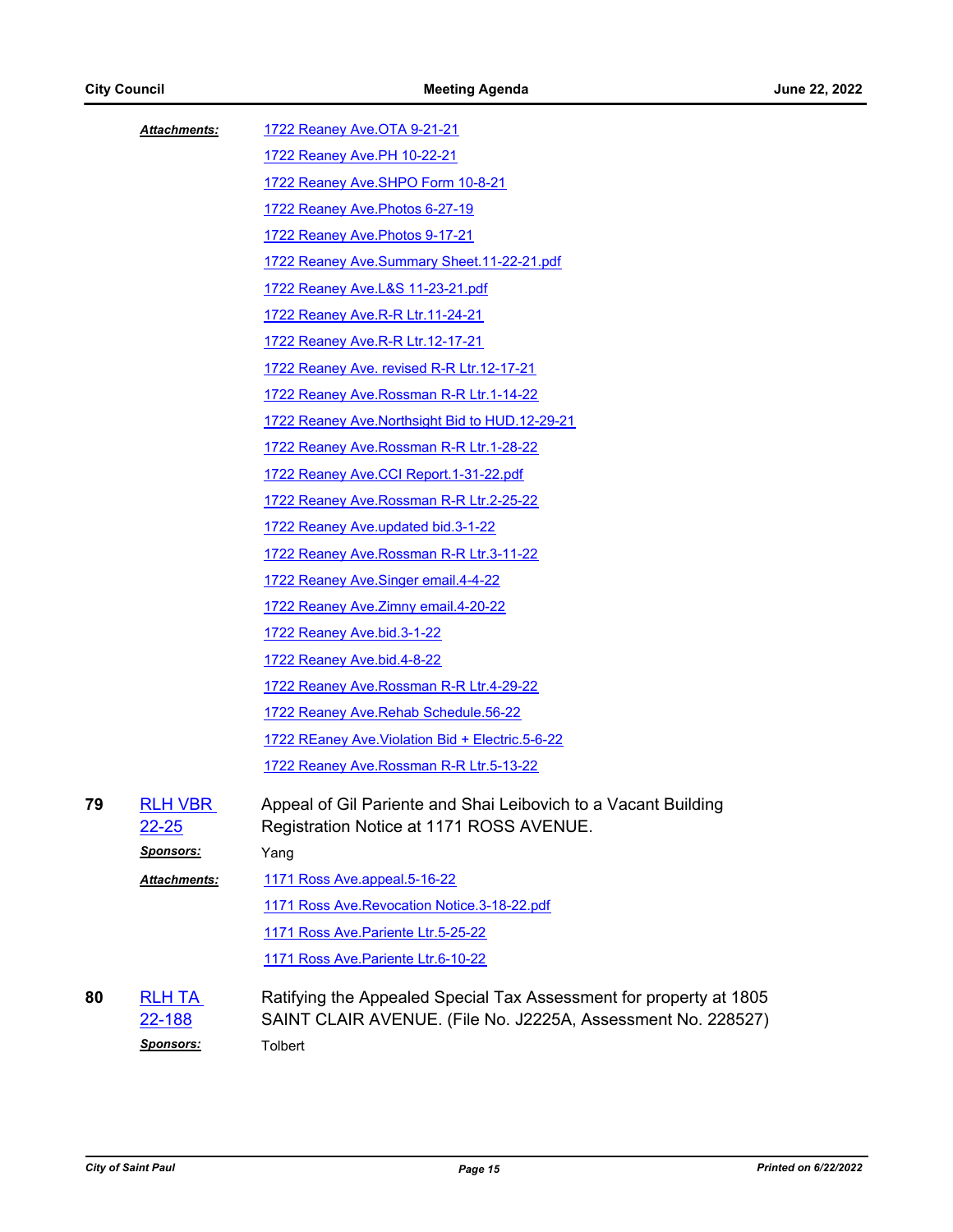|    | <b>Attachments:</b> | 1805 Saint Claire Ave. SA Letter & Photo. 9-15-21.pdf                                                                                                                                                                                               |
|----|---------------------|-----------------------------------------------------------------------------------------------------------------------------------------------------------------------------------------------------------------------------------------------------|
|    |                     | 1805 Saint Clair Ave. Photos. 9-15-22.pdf                                                                                                                                                                                                           |
|    |                     | 1805 Saint Claire Ave. Photo. 9-22-21.pdf                                                                                                                                                                                                           |
|    |                     | 1805 Saint Clair Ave.Demolition Letter-Tree Limb Removal.11-5-21.pdf                                                                                                                                                                                |
|    |                     | 1805 Saint Clair Ave. Contractor Payment. 12-14-21.pdf                                                                                                                                                                                              |
|    |                     | 1805 St Clair Ave. Google street view.pdf                                                                                                                                                                                                           |
|    |                     | 1805 Saint Clair Ave.Kvasnik Email.6-22-22                                                                                                                                                                                                          |
| 81 |                     | RLH RR 22-36 Second Making finding on the appealed substantial abatement ordered for<br>1179 SEVENTH STREET EAST in Council File RLH RR 21-44. (To refer<br>back to July 12, 2022 Legislative Hearing)                                              |
|    | <u>Sponsors:</u>    | Yang                                                                                                                                                                                                                                                |
|    | <b>Attachments:</b> | 1179 Seventh Street E.Aderinkomi R-R Ltr.11-24-21.doc                                                                                                                                                                                               |
|    |                     | 30 Day Notice 1179 Seventh Signed.pdf                                                                                                                                                                                                               |
|    |                     | 1179 Seventh St E.Making Finding Notice of PH 5-24-22.doc                                                                                                                                                                                           |
|    |                     | 1179 Seventh Street E. Pillai Kennedy R-R Ltr.6-17-22                                                                                                                                                                                               |
| 82 |                     | RLH RR 22-29 Ordering the rehabilitation or razing and removal of the structures at 1807<br>SEVENTH STREET EAST within fifteen (15) days after the June 22, 2022,<br>City Council Public Hearing. (To refer back to June 28 Legislative<br>Hearing) |
|    | <u>Sponsors:</u>    | Prince                                                                                                                                                                                                                                              |
|    | <b>Attachments:</b> | 1807 7th St E.OTA 1-24-22                                                                                                                                                                                                                           |
|    |                     |                                                                                                                                                                                                                                                     |
|    |                     | 1807 7th St E.PH 4-22-22                                                                                                                                                                                                                            |
|    |                     | 1807 7th St E.SHPO Form 1-28-22                                                                                                                                                                                                                     |
|    |                     | 1807 7th St E. Photos 11-7-19                                                                                                                                                                                                                       |
|    |                     | 1807 7th St E. Photos 1-13-22                                                                                                                                                                                                                       |
|    |                     | 1807 7th St E. Photos 1-25-22                                                                                                                                                                                                                       |
|    |                     | 1807 7th St E.Photos 4-26-22                                                                                                                                                                                                                        |
|    |                     | 1807 7th St E.Condemnation. 10-30-19                                                                                                                                                                                                                |
|    |                     | 1807 - 7th St E.Vang-Johnson email.5-4-22.pdf                                                                                                                                                                                                       |
|    |                     | 1807 Seventh St E.Letter of Representation.5-24-22.pdf                                                                                                                                                                                              |
|    |                     | 1807 7th St E.Summary.pdf                                                                                                                                                                                                                           |
|    |                     | 1807 7th St E.LS 5-24-22.pdf                                                                                                                                                                                                                        |
|    |                     | 1807 Seventh St. E.Johnson Kennedy R-R Ltr.5-27-22                                                                                                                                                                                                  |
|    |                     | 1807 Seventh St. E.Johnson Kennedy Revised R-R Ltr.6-13-22                                                                                                                                                                                          |
| 83 |                     | RLH RR 22-30 Ordering the rehabilitation or razing and removal of the structures at 1006<br>THIRD STREET EAST within fifteen (15) days after the June 22, 2022, City<br>Council Public Hearing. (To refer to July 26, 2022 Legislative Hearing)     |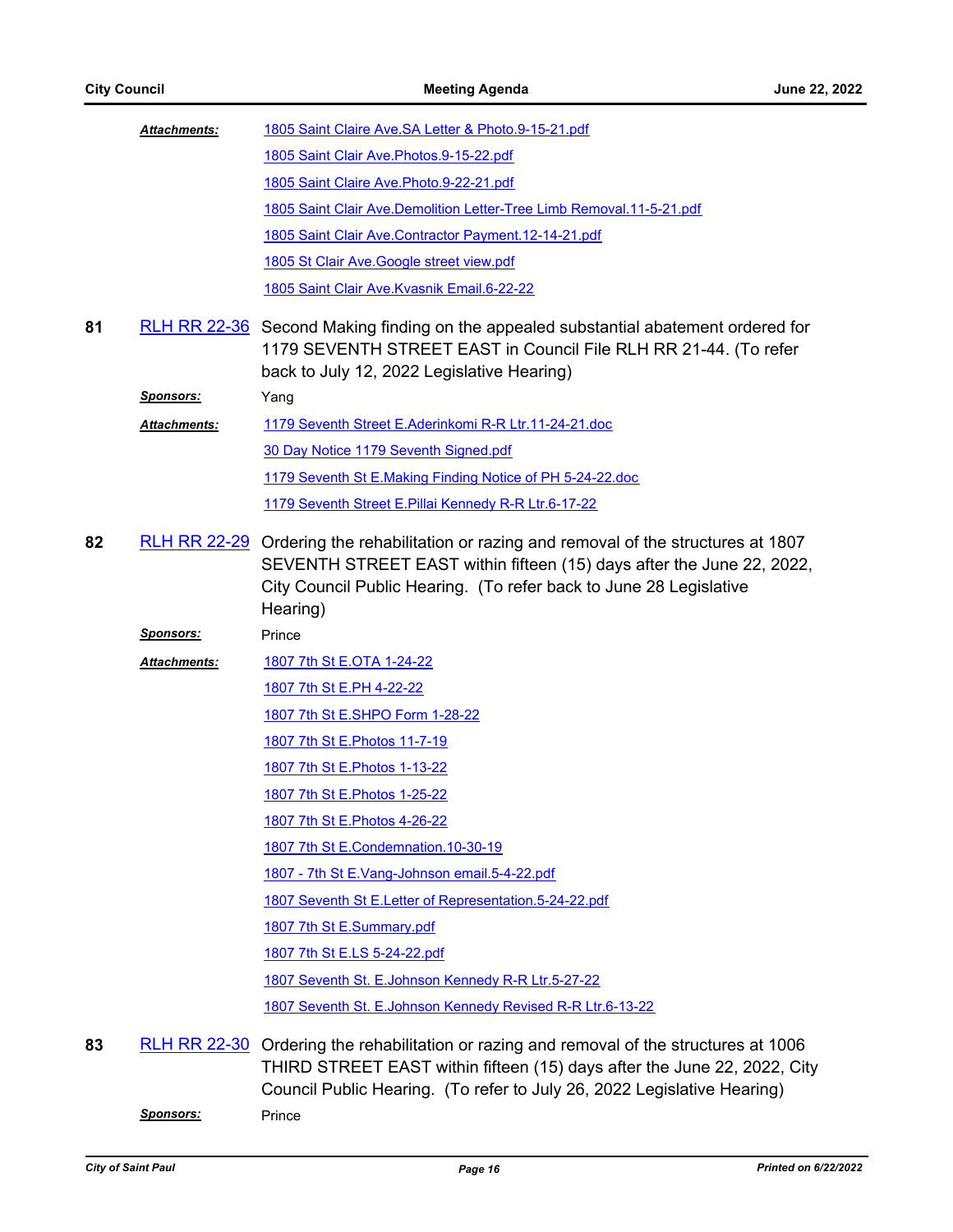|    | <u> Attachments:</u>           | 1006 3rd St E.OTA 12-22-21                                                                                               |
|----|--------------------------------|--------------------------------------------------------------------------------------------------------------------------|
|    |                                | 1006 3rd St E.Amended PH 4-27-22                                                                                         |
|    |                                | 1006 3rd St E.SHPO Form 12-27-21                                                                                         |
|    |                                | 1006 3rd St E.Condemnation Notice.10-15-19.pdf                                                                           |
|    |                                | 1006 3rd St E.Form 4 Report 4 2-9-21                                                                                     |
|    |                                | 1006 3rd St E.Fire Incident Report 2-9-21                                                                                |
|    |                                | 1006 3rd St E. Fire Investigation Report 2-9-21                                                                          |
|    |                                | 1006 3rd St E. Photos 10-31-19                                                                                           |
|    |                                | 1006 3rd St E. Photos 12-2-21                                                                                            |
|    |                                | 1006 3rd St E. Photos 4-14-22                                                                                            |
|    |                                | 1006 3rd St E. Photos 4-26-22                                                                                            |
|    |                                | 1006 3rd St E.Summary.pdf                                                                                                |
|    |                                | 1006 3rd St E.LS 5-24-22.pdf                                                                                             |
|    |                                | 1006 Third St. E.Barbee Stockwell R-R Ltr.5-27-22                                                                        |
|    |                                | 1006 Third St E.completion photos.6-20-22                                                                                |
|    |                                | 1006 Third St. E.Stockwell Zimny email.6-22-22                                                                           |
| 84 | <b>RLH SAO</b><br>$22 - 21$    | First Making finding on the appealed nuisance abatement ordered for 607<br>TOPPING STREET in Council File RLH SAO 22-14. |
|    | <u>Sponsors:</u>               | Thao                                                                                                                     |
|    | Attachments:                   | 607 Topping St.Calderon Santa Maria Ltr.5-13-22.doc                                                                      |
|    |                                | 607 Topping St. Calderon Santa Maria Ltr. 6-17-22                                                                        |
| 85 | <b>RLH SAO</b><br><u>22-19</u> | Making finding on the appealed nuisance abatement ordered for 689<br>TUSCARORA AVENUE in Council File RLH SAO 22-18.     |
|    | <u>Sponsors:</u>               | Noecker                                                                                                                  |
|    | <u> Attachments:</u>           | 689 Tuscarora Ave.Szondy Ltr.5-13-22.doc                                                                                 |
|    |                                | 689 Tuscarora Ave.Kedrowski email.6-1-22.pdf                                                                             |
|    |                                | 689 Tuscarora Ave.Szondy Ltr.6-10-22                                                                                     |
| 86 | <b>RLH VBR</b><br>22-26        | Appeal of Gladys Igbo to a Vacant Building Registration Notice at 385<br>UNIVERSITY AVENUE WEST.                         |

*Sponsors:* Thao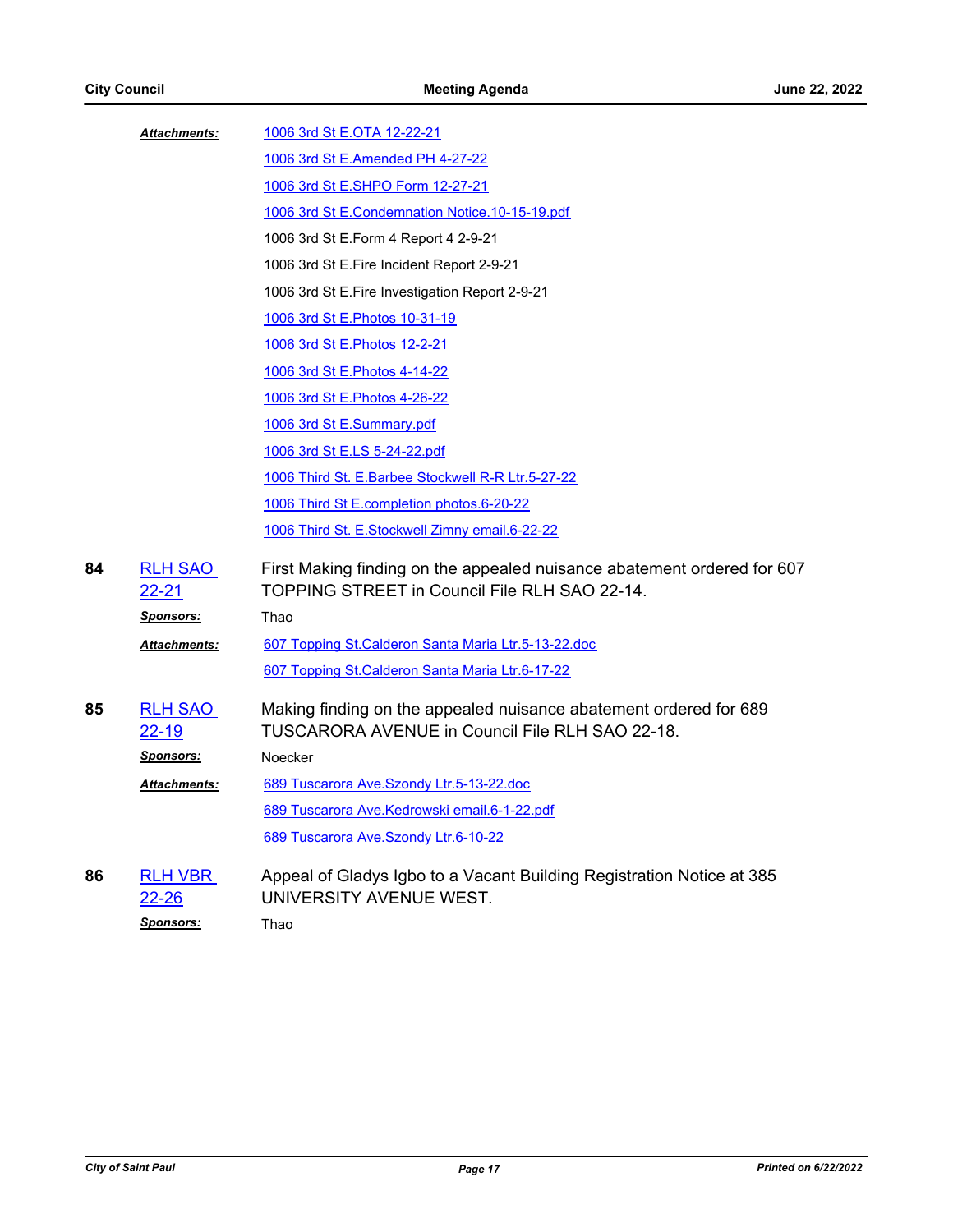|    | <b>Attachments:</b>            | 385 University Ave W.appeal.5-17-22.pdf                                                                                                                                                 |
|----|--------------------------------|-----------------------------------------------------------------------------------------------------------------------------------------------------------------------------------------|
|    |                                | 385 University Ave W. Robert Humphrey email 5-17-22                                                                                                                                     |
|    |                                | 385 University Ave W. Revocation Notice. 9-6-17.pdf                                                                                                                                     |
|    |                                | 385 University Ave W.Street View.pdf                                                                                                                                                    |
|    |                                | 385 University Ave W.Igbo Ltr.5-27-22                                                                                                                                                   |
|    |                                | 385 University Ave W.Imbertson email.5-31-22                                                                                                                                            |
|    |                                | 385 University Ave W - 5-31-22 Report CofO                                                                                                                                              |
|    |                                | 385 University Ave W - 5-31-22 Report                                                                                                                                                   |
|    |                                | 385 University Ave W.photos.5-31-22                                                                                                                                                     |
|    |                                | 385 University Ave W.email chain.6-3-22.pdf                                                                                                                                             |
|    |                                | 385 University Ave W.Igbo Ltr.6-10-22                                                                                                                                                   |
| 87 | <b>RLH TA</b><br>22-186        | Ratifying the Appealed Special Tax Assessment for property at 850<br>UNIVERSITY AVENUE WEST. (File No. J2223A, Assessment No.<br>228525) (Public hearing continued to October 12, 2022) |
|    | <b>Sponsors:</b>               | Thao                                                                                                                                                                                    |
|    | <b>Attachments:</b>            | 850 University Ave W.Contested email and photos.5-3-22.pdf                                                                                                                              |
|    |                                | 850 University Ave W. Snow Walk Ltr. 2-8-22.pdf                                                                                                                                         |
|    |                                | 850 University Ave W.Photo.2-11-22.pdf                                                                                                                                                  |
|    |                                | 850 University Ave W.Nguyen email & Photos.5-9-22.pdf                                                                                                                                   |
|    |                                | 850 University Ave W.Zimny email.5-20-22                                                                                                                                                |
| 88 |                                | RLH RR 22-34 Making finding on the appealed substantial abatement ordered for 1514<br>VAN BUREN AVENUE in Council File RLH 21-62.                                                       |
|    | <u>Sponsors:</u>               | Jalali                                                                                                                                                                                  |
|    | <b>Attachments:</b>            | 1514 VanBuren Ave. Tang R-R Ltr.11-12-21.doc                                                                                                                                            |
|    |                                | 30 Day Notice 1514 Van Buren Signed.pdf                                                                                                                                                 |
|    |                                | 1514 VanBuren Ave. Tang NPH R-R Ltr.5-23-22.doc                                                                                                                                         |
|    |                                | 1514 Van Buren Ave. Certificate of Code Compliance 6-9-22.pdf                                                                                                                           |
| 89 | <b>RLH TA</b><br>22-209        | Ratifying the Appealed Special Tax Assessment for property at 1381<br>WHITE BEAR AVENUE NORTH. (File No. J2222A, Assessment No.<br>228524) (Legislative hearing on June 21, 2022)       |
|    | <u>Sponsors:</u>               | Yang                                                                                                                                                                                    |
|    | <b>Attachments:</b>            | 1381 White Bear Ave N.SnowWalk Ltr.1-27-22.pdf                                                                                                                                          |
|    |                                | 1381 White Bear Ave N. Photos. 2-1-22.pdf                                                                                                                                               |
|    |                                | 1382 White Bear Ave N. Zimny email. 6-21-22                                                                                                                                             |
| 90 | <b>RLH VBR</b><br><u>22-30</u> | Appeal of Noah Chappell to a Vacant Building Registration Requirement at<br>922 WOODBRIDGE STREET.                                                                                      |
|    | Sponsors:                      | Thao                                                                                                                                                                                    |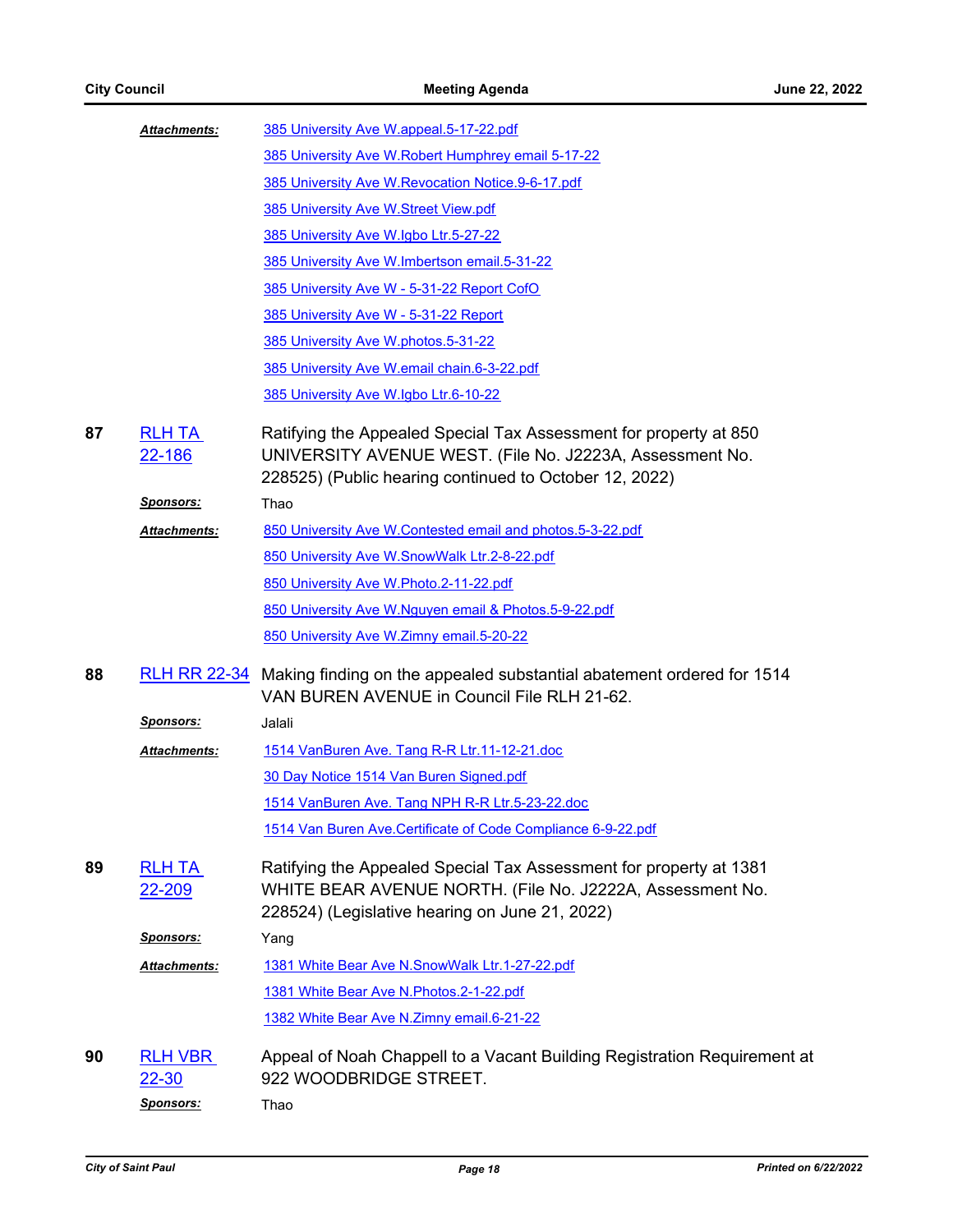|    | <u> Attachments:</u> | 922 Woodbridge St.appeal.6-7-22                                                                                                                                                                |
|----|----------------------|------------------------------------------------------------------------------------------------------------------------------------------------------------------------------------------------|
|    |                      | 922 Woodbridge St. Revocation Notice. 5-23-22.pdf                                                                                                                                              |
|    |                      | 922 Woodbridge St.Chappell Ltr.6-10-22                                                                                                                                                         |
| 91 |                      | RLH RR 22-35 Second Making finding on the appealed substantial abatement ordered for<br>521 YORK AVENUE in Council Files RLH RR 21-43. (To refer back to<br>June 28, 2022 Legislative Hearing) |
|    | <u>Sponsors:</u>     | <b>Brendmoen</b>                                                                                                                                                                               |
|    | Attachments:         | 521 York Avenue. Griffin R-R Ltr. 11-12-21.doc                                                                                                                                                 |
|    |                      | 30 Day Notice 521 York Avenue Signed.pdf                                                                                                                                                       |
|    |                      | 521 York Avenue. Griffin R-R Ltr. 5-23-22.doc                                                                                                                                                  |
|    |                      | 521 York Avenue. Griffin R-R Ltr.6-17-22                                                                                                                                                       |
| 92 | <b>RLH AR 22-51</b>  | Ratifying the assessments for Tree Trimming services during December<br>2021 at 1805 SAINT CLAIR AVENUE. (File No. J2225A, Assessment No.<br>228527)                                           |
|    | <u>Sponsors:</u>     | <b>Brendmoen</b>                                                                                                                                                                               |
|    | <b>Attachments:</b>  | Notice Assessment Roll J2225A.228527.pdf                                                                                                                                                       |
| 93 |                      | <b>RLH AR 22-48</b> Ratifying the assessments for Property Clean up services during February<br>1 to 14, 2022. (File No. J2222A, Assessment No. 228524)                                        |
|    | <u>Sponsors:</u>     | <b>Brendmoen</b>                                                                                                                                                                               |
|    | <b>Attachments:</b>  | Notice Assessment Roll J2222A.228524                                                                                                                                                           |
| 94 | <b>RLH AR 22-49</b>  | Ratifying the assessments for Property Clean up services during February<br>14 to 28, 2022. (File No. J2223A, Assessment No. 228525)                                                           |
|    | <b>Sponsors:</b>     | Brendmoen                                                                                                                                                                                      |
|    | <b>Attachments:</b>  | Notice Assessment Roll J2223A.228525                                                                                                                                                           |
| 95 | <b>RLH AR 22-50</b>  | Ratifying the assessments for Equipment and Labor for Clean Up services<br>during January 2022. (File No. J2224A, Assessment No. 228526)                                                       |
|    | <b>Sponsors:</b>     | Brendmoen                                                                                                                                                                                      |
|    | <b>Attachments:</b>  | Notice Assessment Roll J2224A.228526                                                                                                                                                           |

# **ADJOURNMENT**